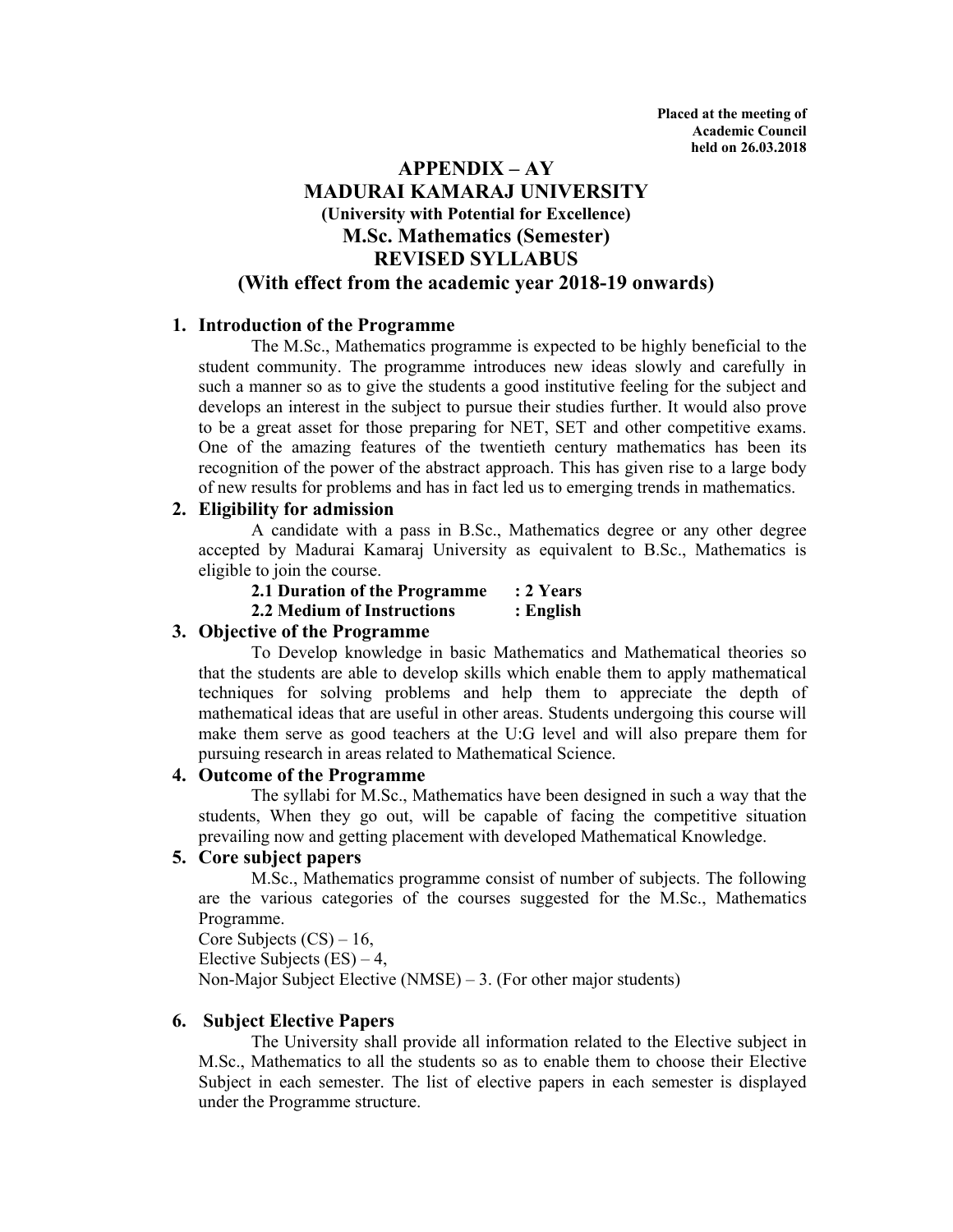#### **7. Non-Major Elective papers**

 The University shall provide all informations relating to the Non-Major Elective Subjects wise is related to competitive examinations in M.Sc., Mathematics, to all the students so as to enable them to choose their Elective Subjects in third semester. The list of elective papers of third semester is displayed under the Programme structure.

### **8. Unitization**

 Each subject contain five units which are interrelated each other. Not only core subjects, but elective and non-major elective also contain the same.

#### **9. Pattern of semester exam**

| Internal | 25Marks   |
|----------|-----------|
| External | 75 Marks  |
| Total    | 100 Marks |

#### **10.Scheme for Internal Assessment**

 For the M.Sc., Mathematics Degree, the internal assessment marks will be given as below

| <b>Tests</b>             |        | 10 Marks (average of best two tests) |
|--------------------------|--------|--------------------------------------|
| Assessment               |        | 5 Marks                              |
| Seminar/Group Discussion | $\sim$ | 5 Marks                              |
| Peer-Team-Teaching       |        | 25 Marks                             |
| <b>Total</b>             | $\sim$ | 100 Marks                            |

#### **11.External Exam**

- There Shall be external Examination at the end of each semester, odd semester in the month of October / November and even semester in April / May.
- A candidate, who has not passed the examination, may be permitted to appear in such failed subjects in the subsequent examination to be held in October / November or April / May. A candidate should get registered for the first semester examination. If registration is not possible, owing to shortage of attendance beyond condonation limit / regulation prescribed OR belated joining OR on medical grounds, The candidates are permitted to move to the next semester. Such candidates shall re-do the missed semester after the completion of the programme.
- Students must have earned 75% of attendance in each course for appearing for the examination. Students who have earned 74% to 70% of attendance have to apply for condonation in the prescribed form with the prescribed fee. Students who have earned 69% to 60% of attendance have to apply for condonation in the prescribed form with the prescribed fee along with the Medical Certificate.
- Students who have below 60% of attendance are not eligible to appear for the examination. They shall re-do the semester(s) after the completion of the programme.
- The result of all the examination will be published through the controller of examination where the students underwent the course as well as through University website. In the case of private candidates, the results will be published through the Controller of University examination in which they took the examination as well as University Website.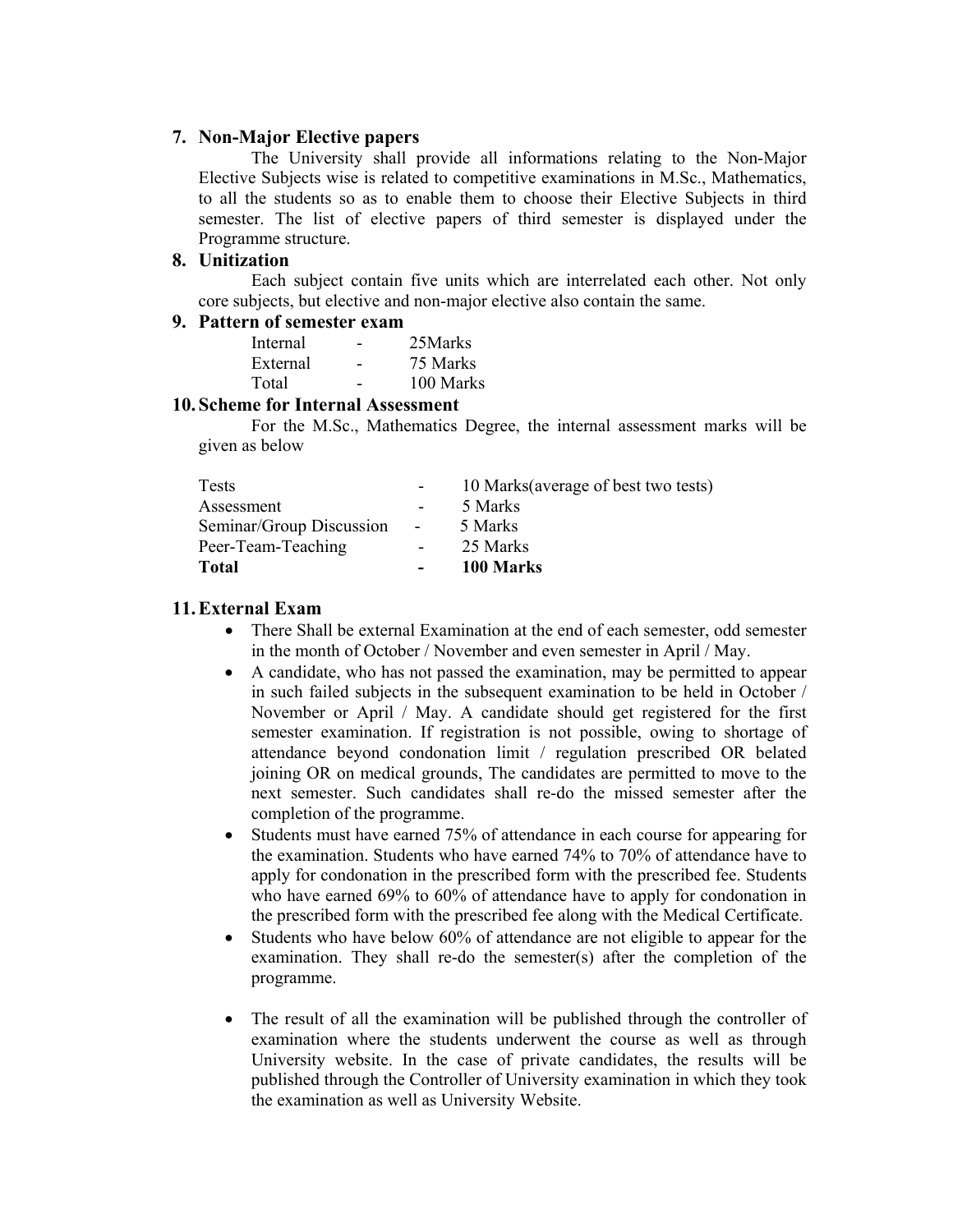#### **12.Question paper pattern**

**Part – A** 

| Ten Questions (NO Choice)                               | $10 X 1 = 10 Marks$ |
|---------------------------------------------------------|---------------------|
| Two Questions from each Unit (Objective type Questions) |                     |
| $Part - B$                                              |                     |
| Five Questions (either or type)                         | $5 X 7 = 35 Marks$  |
| One question from each unit                             |                     |
| $Part - C$                                              |                     |
| Three Questions out of five.                            | $3 X 10 = 30$ Marks |
| One question from each unit                             |                     |

#### **13.Scheme of Evaluation**

 The performance of a student in each course is evaluated in terms of percentage of marks with a provision of conversion to grade points. Evaluation of each course shall be done by a continuous internal assessment by the concerned Course Teacher as well as by an end semester examination and both will be consolidated at the end of the course.

A mark statement with

$$
CCPC = \frac{\sum (MarksXCredits)}{\sum (Credits)}
$$

Where the summation cover all the papers appeared up to the current semester.

#### **14.Passing Minimum**

 A candidate passes the M.Sc., Mathematics by scoring a minimum of 50%  $(internal + external)$  in each paper of the course. No minimum marks for internal assessment . External minimum for external assessment is 45% and the external minimum is 34 out of 75.

#### **14.1. Classification**

| <b>S.No.</b> | <b>Range of CGPA</b>    | Class |
|--------------|-------------------------|-------|
|              | 40 & above but below 50 |       |
|              | 50 & above but below 60 |       |
|              | $60 \&$ above           |       |

#### **15.Model Questions**

One model question paper is displayed at the end of the regulation.

### **16.Teaching Methodology**

Each subject is designed with Lectures/tutorials/seminar/Peer-Team-Teaching/ PPT Presentation/assignment etc., to meet the effective teaching and the learning requirements.

### **17.Text Books**

List of all the text books is quoted at the end of he syllabus of each subject.

#### **18.Refrence Books**

The list of all the reference books is followed by the list of text books. This list contains at least two books for each subject.

## **19.Retotaling and Revaluation Provision**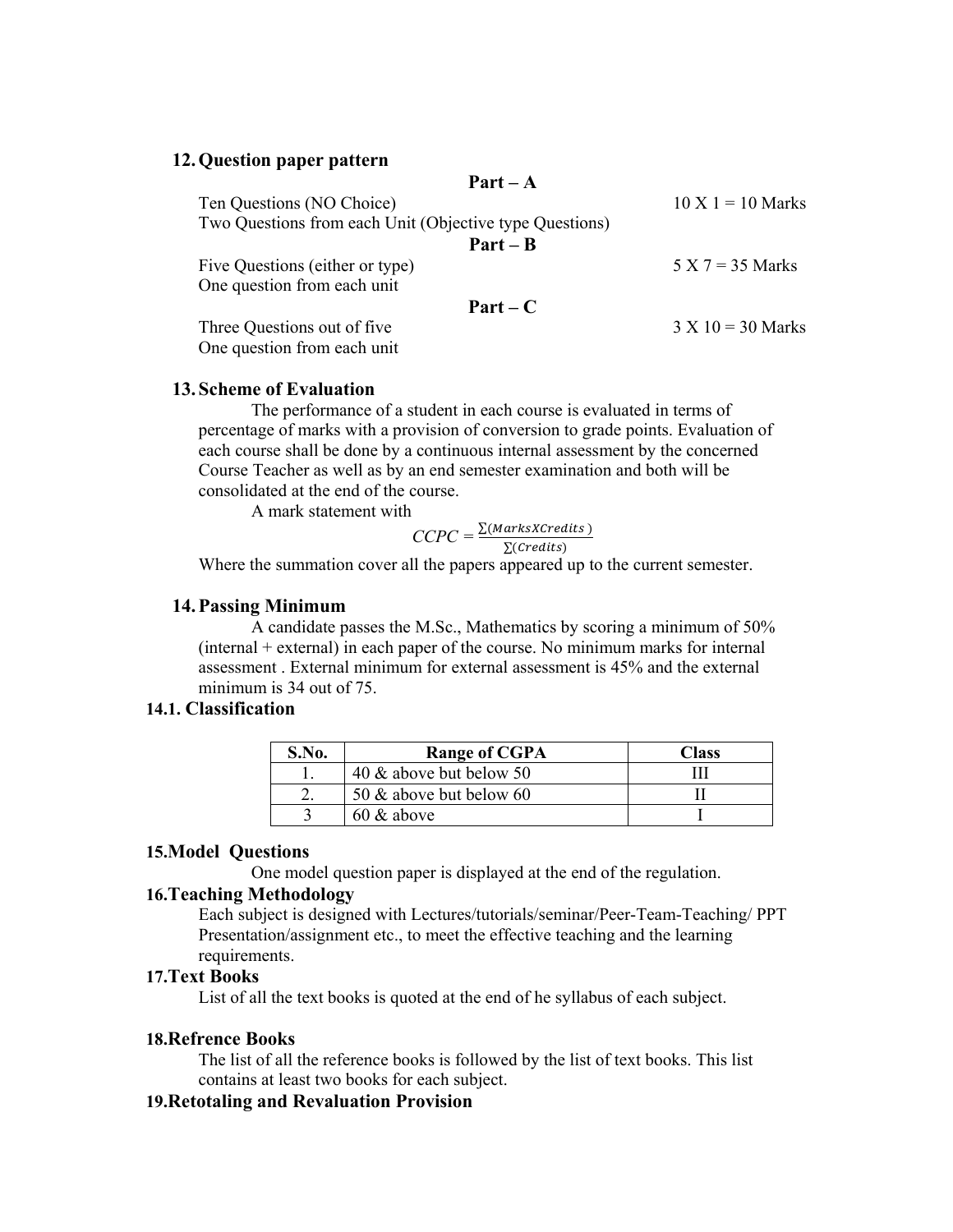Candidate may apply for retotaling and revaluation within ten days from the date of the result published in the university website along with the required forms and fees.

## **20.Transitory provision**

The candidate of previou scheme may be permitted to write exams in their own schemes up to the examninations of April 2020 as a transitory provisions.

# **Subjects and Paper related websites**

 All the subject details along with syllabus may be downloaded from the university website www.mkuniversity.org

| S.No         | <b>Title of the Paper</b>              | <b>Credits</b> | Contact<br>hours | <b>Duration</b><br>of Exams | <b>Marks</b>    |                 |              |
|--------------|----------------------------------------|----------------|------------------|-----------------------------|-----------------|-----------------|--------------|
|              |                                        |                |                  | (in hours)                  | <b>External</b> | <b>Internal</b> | <b>Total</b> |
| I            | Groups and Rings                       | 5              | 6                | 3                           | 75              | 25              | 100          |
|              | Theory of Riemann Integrations         | 5              | 6                | 3                           | 75              | 25              | 100          |
|              | <b>Ordinary Differential Equations</b> | 4              | 6                | 3                           | 75              | 25              | 100          |
|              | <b>Differential Geometry</b>           | 4              | 6                | 3                           | 75              | 25              | 100          |
|              | Elective I (From list I)               | 4              | 6                | 3                           | 75              | 25              | 100          |
| $\mathbf{I}$ | Linear Algebra                         | 5              | 6                | 3                           | 75              | 25              | 100          |
|              | Real Analysis                          | 5              | 6                | 3                           | 75              | 25              | 100          |
|              | <b>Classical Mechanics</b>             | 4              | 6                | 3                           | 75              | 25              | 100          |
|              | Partial differential equations         | 4              | 6                | 3                           | 75              | 25              | 100          |
|              | Elective II (From list II)             | 4              | 6                | 3                           | 75              | 25              | 100          |
| III          | Topology                               | 5              | 6                | 3                           | 75              | 25              | 100          |
|              | Measure Theory                         | $\overline{5}$ | 6                | 3                           | 75              | 25              | 100          |
|              | Graph Theory                           | 5              | 6                | 3                           | 75              | 25              | 100          |
|              | Probability and Statistics             | 4              | 6                | 3                           | 75              | 25              | 100          |
|              | Non-Major Elective III (from list III) | 5              | 6                | 3                           | 75              | 25              | 100          |
| IV           | <b>Functional Analysis</b>             | 5              | 6                | 3                           | 75              | 25              | 100          |
|              | Number Theory and Cryptography         | 5              | 6                | 3                           | 75              | 25              | 100          |
|              | Complex Analysis                       | 5              | 6                | 3                           | 75              | 25              | 100          |
|              | <b>Operations Research</b>             | $\overline{4}$ | 6                | 3                           | 75              | 25              | 100          |
|              | Elective IV (From list IV)             | 4              | 6                | 3                           | 75              | 25              | 100          |

#### **SCHEME OF EXAMINATIONS**

## **Elective Subject for M.Sc., Mathematics**

| <b>Sem</b> | S.No          | <b>Course Title</b>          | <b>Credits</b> |
|------------|---------------|------------------------------|----------------|
|            |               | Automata Theory              |                |
| List I     | $\mathcal{P}$ | Discrete Mathematics         |                |
|            |               | Calculus of variations       |                |
|            |               | Galois Theory                |                |
| List II    | 5             | <b>Integral Transforms</b>   |                |
|            | 6             | <b>Numerical Methods</b>     |                |
| IV         |               | <b>Fluid Dynamics</b>        |                |
| List IV    |               | Fuzzy sets and Logic         |                |
|            |               | <b>Financial Mathematics</b> |                |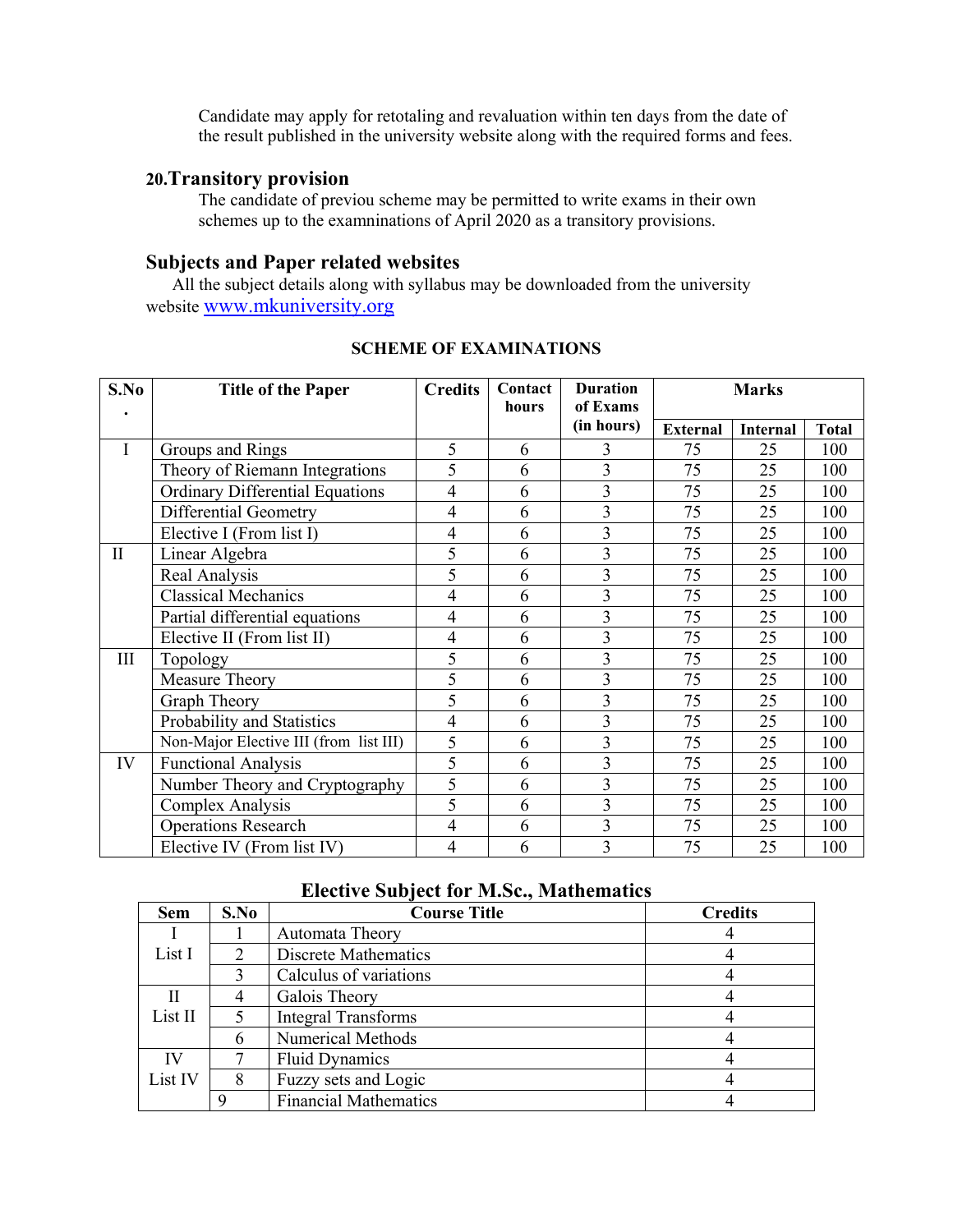| <b>Sem</b>                | S.No.               | <b>Course Title</b>             |                                | <b>Credits</b> |  |  |
|---------------------------|---------------------|---------------------------------|--------------------------------|----------------|--|--|
| Ш                         |                     | <b>Statistical Methods</b>      |                                |                |  |  |
| List III                  | $\overline{2}$      |                                 | Quantitative Aptitude          |                |  |  |
|                           | 3                   |                                 | <b>Competitive Mathematics</b> |                |  |  |
| <b>Semester</b>           | <b>Subject Code</b> | <b>Course Title</b>             |                                | <b>Credits</b> |  |  |
| <b>Major Elective</b>     |                     |                                 |                                |                |  |  |
| I                         |                     |                                 | Automata Theory                | $\overline{4}$ |  |  |
|                           |                     |                                 | <b>Discrete Mathematics</b>    | 4              |  |  |
| Calculus of variations    |                     | 4                               |                                |                |  |  |
| <b>Major Elective</b>     |                     |                                 |                                |                |  |  |
| $\mathbf{I}$              |                     | Galois Theory<br>$\overline{4}$ |                                |                |  |  |
|                           |                     |                                 | <b>Integral Transforms</b>     |                |  |  |
| <b>Numerical Methods</b>  |                     | 4                               |                                |                |  |  |
| <b>Non Major Elective</b> |                     |                                 |                                |                |  |  |
| III                       |                     |                                 | <b>Statistical Methods</b>     | 5              |  |  |
|                           |                     |                                 | Quantitative Aptitude          |                |  |  |
|                           |                     |                                 | <b>Competitive Mathematics</b> | 5              |  |  |
| <b>Major Elective</b>     |                     |                                 |                                |                |  |  |
| IV                        |                     |                                 | <b>Fluid Dynamics</b>          | 4              |  |  |
|                           |                     | Fuzzy sets and Logic            |                                |                |  |  |
|                           |                     |                                 | <b>Financial Mathematics</b>   |                |  |  |

# **Non-Major Elective Subjects for M.Sc., Mathematics**

# **FIRST YEAR / SEMESTER I CORE SUBJECT 1 GROUPS AND RINGS – (5 Credits) / 90Hrs**

**Subject Objective:** To study the advance ideas in Group theory like fundamental theorem on finite Abelian groups and polynomial Rings in Ring theory. **Outcome of the subject:** This subject helps the students to know about the algebraic structure, develops thinking and improve the mathematical ability.

**Unit I**: A Counting Principle – Normal subgroups and quotient groups – homomorphism – Automorphism – Cayley's theorem – permutation groups – another counting principle – Sylow's Theorem ( Sections 2.5-2.12 of Chapter-2)

**Unit II** : Direct Products – Finite Abelian Groups (Sections 2.13-2.14 of Chapter -2) – Solvable groups – Nilpotent groups (Text book No.2, Chapter 1, Sections 1.13 and 1.14)

**Unit III** : Ideals and Quotient Rings – More Ideals and Quotient Rings – The Field of Quotients of an Integral Domain (Sections 3.4-3.6 of Chapter-3)

**Unit IV** : Euclidean Rings – A particular Euclidean Ring (Sections 3.7-3.8 of Chapter-3)

**Unit V** : Polynomial Rings – Polynomials over the rational fields – Polynomial rings over commutative rings. (Sections 3.9-3.11 of Chapter-3)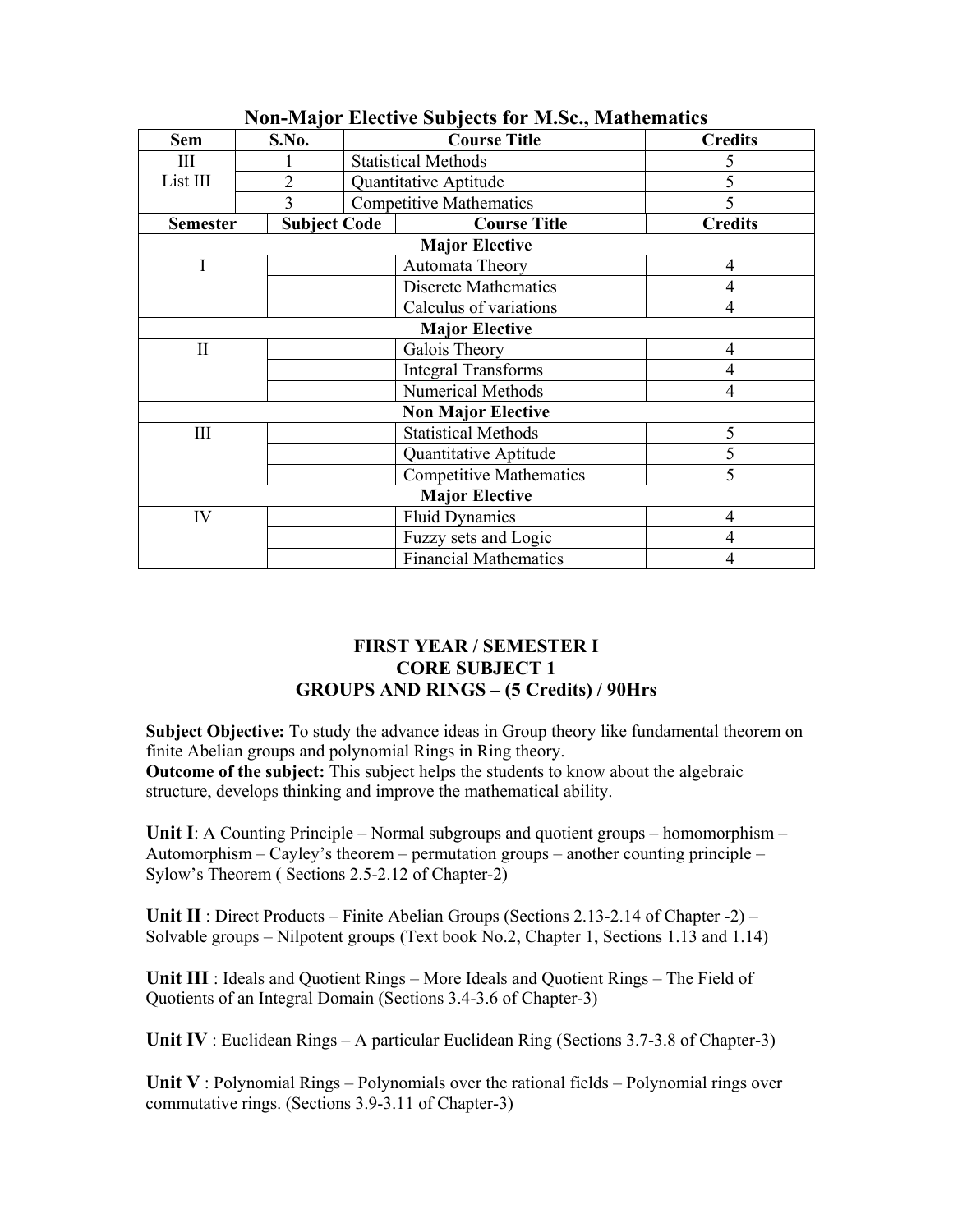## **Text book:**

- 1. I.N. Herstein, Topics in Algebra John wiley and sons, Second Edition (2013)
- 2. N.S. Gopala Krishna, University Algebra –New age International (P) Limited, Second Edition

### **Reference Books :**

- 1. Vijay K Khanna and S.K. BhambriVikas; A course in Abstract Algebra, Publishing House Pvt, Ltd., 3<sup>rd</sup> Edition, Reprint 2011.
- 2. Richard M. Foote and David S. Dummit; abstract Algebra, John Wiley Publication, 2011.

### **CORE SUBJECT – 2 THEORY OF RIEMANN INTEGRATION – (5 Credits) / 90Hrs**

**Subject objective :** To make the students familiar with the concept of the construction of real number system, metric space and the analytical rudiments such ascontinuity, differentiability and Riemann integrations in the real life.

**Outcome of the subject**: Students will get a comprehensive idea about the underlying principles of real analysis and Riemann integrations.

**Unit I** :**Metric Spaces**:Basic properties of complete metric spaces-countable-uncountable sets – Compact Sets – Perfect Sets – Connected Sets-construction of cantor sets (Chapter-2, Text Book-1)

Unit II : Some special sequences, addition and multiplication of series, rearrangements. (Rest as in existing syllabus)-Limits of Functions – Continuous Function – Continuity and Compactness – Continuity and connectedness – discontinuities – Monotonic Functions – Infinite Limits and Limits at Infinity.(Chapters 3 and 4 of Text Book-1)

**Unit III:** The Derivatives of a real Function – Mean Value Theorem – The Continuity of Derivatives – L-Hospital's Rule – Derivatives of Higher Order – Taylor's Theorem – Derivatives of Vector – Valued Functions. (Chapter-5 of Text Book -1)

**Unit IV :** The Riemann – Stieltjes Integral – Definition and Exixtence of the Integral – Properties of the Integral – Integration and Differentiation – Integration of Vector – valued functions. (Chapter-6 of Text Book-1)

**Unit V:** Functions of bounded variation, Rectifiable curves:Introduction-Properties of monotonic functions-Functions of bounded variation-Total variation-Additive property of total variation-total variation on [a,x] as a function of x- Functions of bounded variation expressed as the difference of increasing functions-Continuous functions of bounded variation curves and paths-Rectifiable path and arc length- Additive and continuity properties of arc length-Equivalence of paths, Change of parameters. (Chapter-6 of Text Book-2)

## **Text Book:**

- 1. Walter Rudin, Principles of Mathematical Analysis McGraw Hill International Editions, Mathematics series, Third Edition (1964)**Units 1 to 4**
- 2. Apostol, Mathematical Analysis,Narosa Publishing House, Indian edition,1974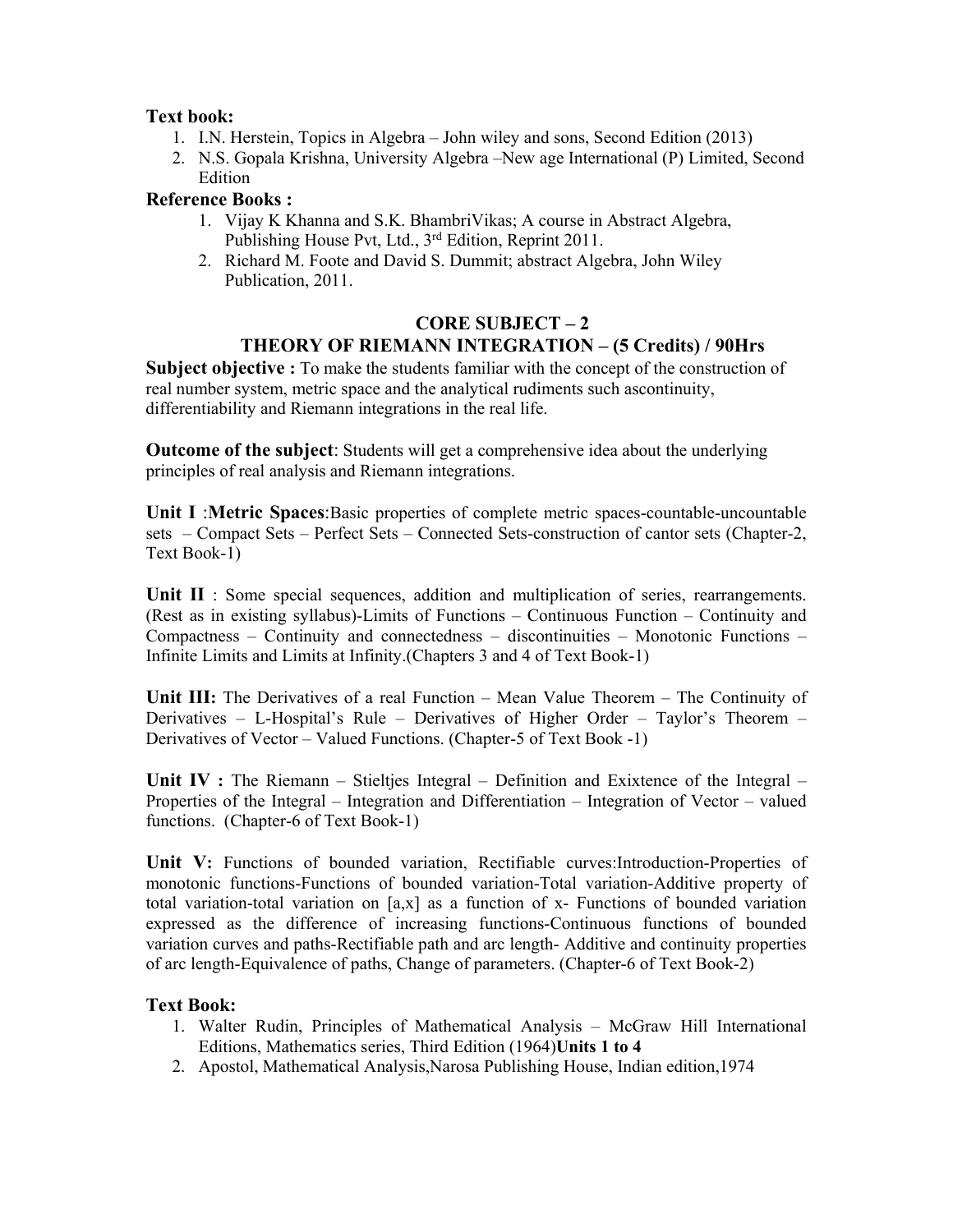#### **Reference Books:**

- 1. Patrick M. Fitzpatrick, Advanced Calculus, AMS, Pine and Applied Undergraduate Texts, Indian Edition, 2006
- 2.Robert G. Bartle, The elements of Real Analysis, John Willy & Sons.

#### **CORE SUBJECT – 3**

# **ORDINARY DIFFERENTIAL EQUATIONS –(5 Credits) / 90Hrs**

**Subject objective:** To provide knowledge of ODE"s, power series solution, special function, existence and uniqueness of solutions of ODE"s.

**Outcome of the subject:**Distinguish between linear, nin linear, partial and ordinary differential equations and state the basic existence theorem for 1<sup>st</sup> order ODE's and use the theorem to determine a solution interval.

**Unit I**: Second order homogeneous equations, Initial value problems, Linear dependence and Independence, Wronskian and a formula for Wronskian, Non-homogeneous equations of order two.(Sections 2.1-2.6 of Chapter-2)

Unit II: Homogeneous and Non-Homogeneous equations of order n, Initial value problems, Annihilator method to solve non-homogeneous equations, Algebra of constant coefficient operators.(Sections 2.7-2.12 of Chapter-2)

Unit III: Initial value problems for homogeneous equation, Solutions of the homogeneous equation, The Wronskian and linear independence, Reduction of the order of a homogeneous equation, The non-homogeneous equation, Homogeneous equation with analytic coefficients, The Legendre equation.(Chapter-3)

**Unit IV**: The Euler equation, second order equations with regular singular points- an example, second order equations with regular singular points-the general case, A convergence proof, The exceptional cases, The Bessel equation, The Bessel equation (Continued).(Chapter-4)

Unit V: Equations with variables separated, Exact Equations, The method of successive approximations, The Lipschitz condition, Convergence of the successive approximations, Non-local existence solutions, Approximations and uniqueness of solutions.(Chapter-5)

## **Text Book:**

**E.A.Coddington**, An Introduction to Ordinary DifferentialEquations, Prentice Hall of India, 1987.

## **Reference Books:**

1. G.F. Simmons, Differential Equations with Applications and Historical notes, Tata McGraw-Hill, 2006.

2. S.G. Deo and Raghavendra, Ordinary Differential Equations and Stability Theory, Tata McGraw Hill, 1980.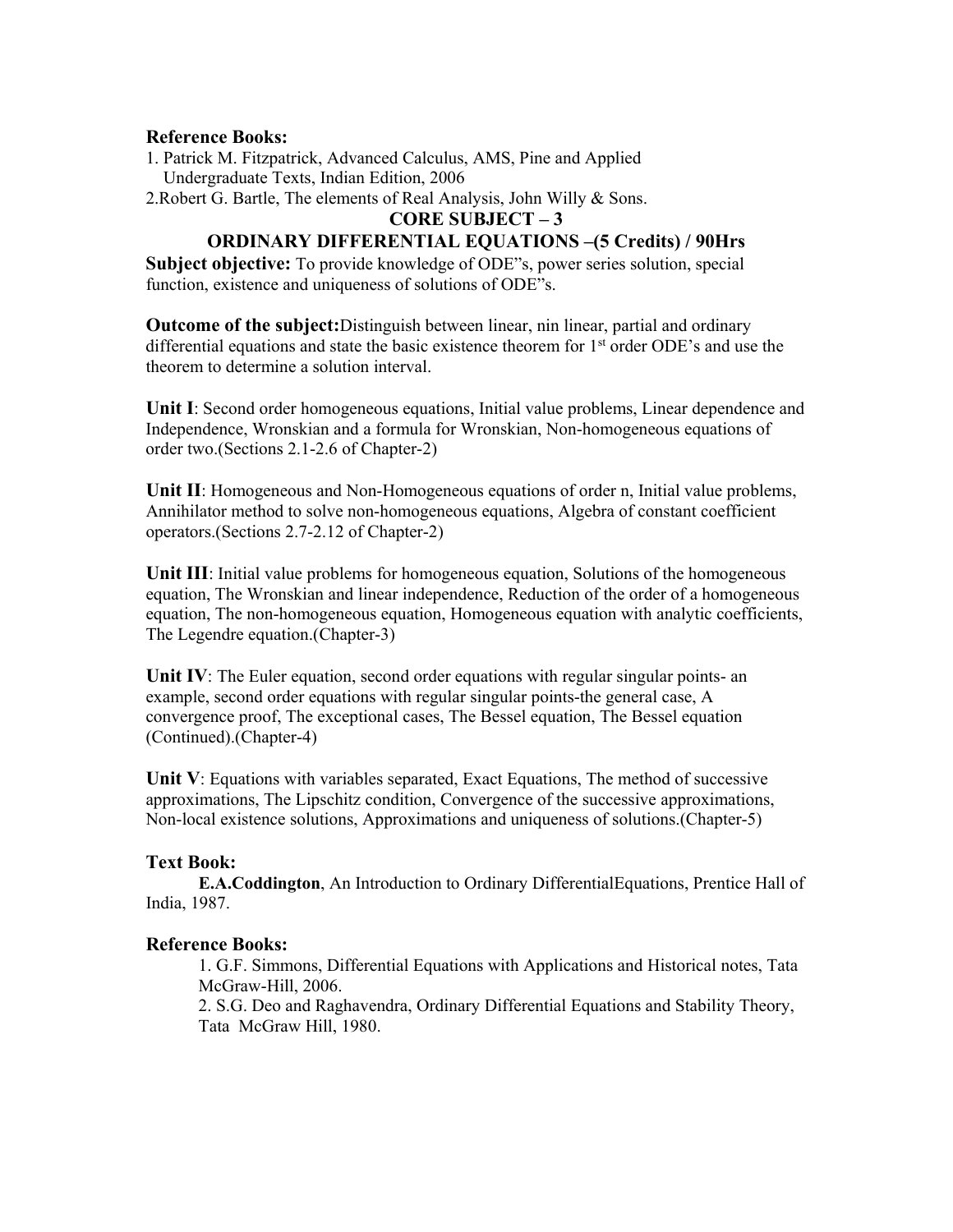# **CORE SUBJECT – 4 DIFFERENTIAL GEOMETRY – (5 Credits) / 90Hrs**

**Subject Objective:**To introduce the curve in space and to find curvature, torsion of a curve and various applications in differential geometry.

**Outcome of the subject:** Students will get new ideas and techniques which play a prominent role in current research in global differential geometry.

**Unit I:** Introductory remarks about space curves, Definition, Arc length, Tangent, Normal and binomial, Curvature and torsion of a curve given as the intersection of two surfaces, contact between curves and surfaces, Tangent surfaces, involutes and evolutes.(Sections 1.1- 1.7, Chapter-1)

**Unit II:** Intrinsic equations, fundamental existence theorem for space curves, Helices and definition of a surface, Curves on a surface, Surfaces of revolution, Helicoids.(Sections 1.8 & 1.9 of Chapter-1; Sections 2.1-2.4 of Chapter-2)

**Unit III:** Metric – Direction coefficients, Families of curves, isometric correspondence, Intrinsic properties, Geodesics, canonical geodesic equations, Normal property of geodesics.(Sections 2.5-2.12 of Chapter-2)

**Unit IV:** Existence theorems, geodesic parallels, Geodesic curvature, Gauss-Bonnet theorem Gaussian curvature, Surface of constant curvature.(Sections 2.13-2.18 of Chapter-2)

Unit V: The second fundamental form, principal curvatures, Lines of curvature Developable, Developable associated with space curves, Developable associated with curves on surfaces, Minimal surfaces, Ruled surfaces.(Sections 3.1-3.8 of Chapter-3)

## **Text Book:**

T.G.Willmore, An Introduction to Differential Geometry, Oxford University Press 23rd Impression 2008.

## **Reference Book:**

1. C.E. Weatherburn, Differential Geometry of Three Dimensions, The University Press 1998

2. D. Somasundaram, Differential Geometry, Narosa Publishing House, 2008.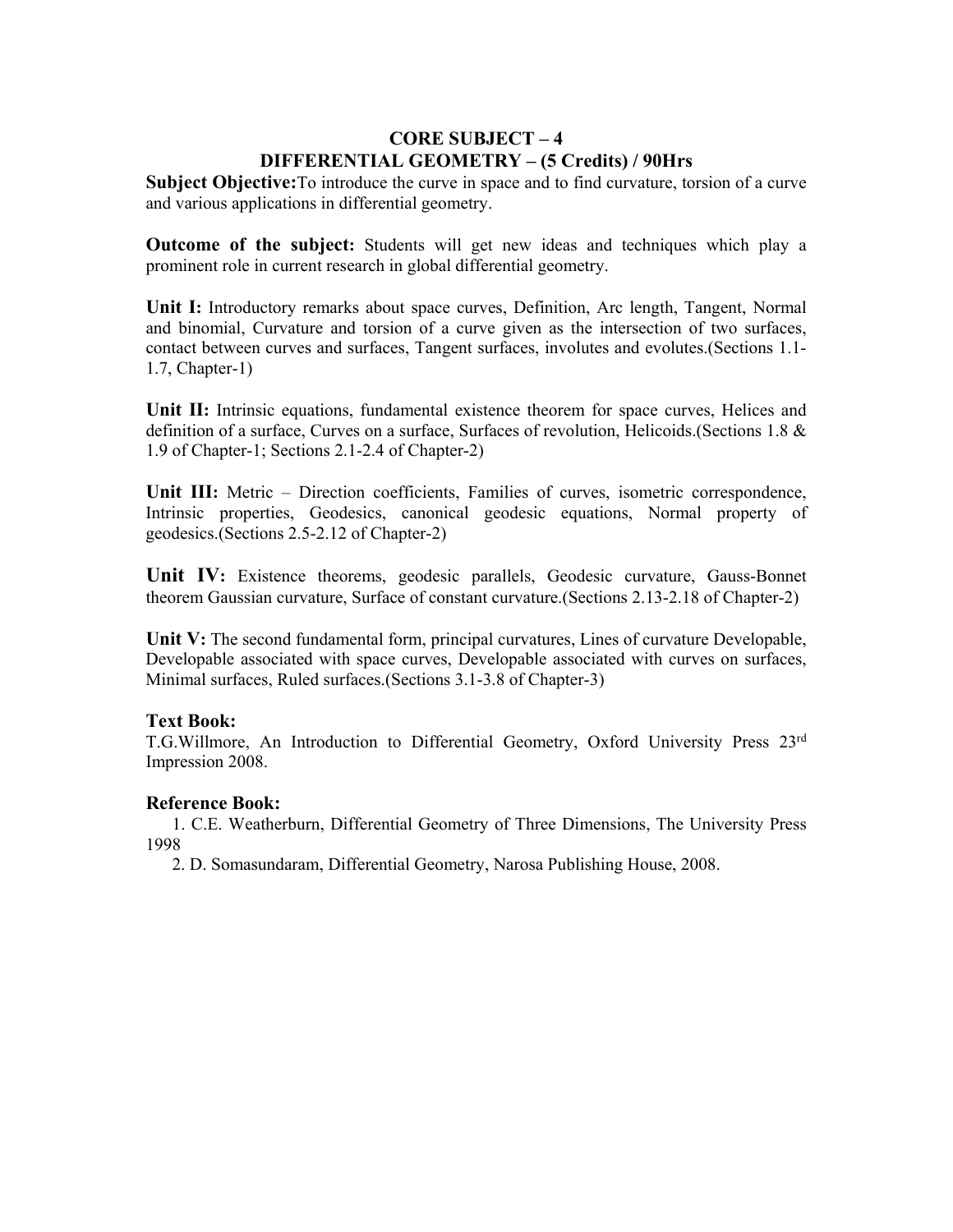## **FIRST YEAR / SEMESTER II CORE SUBJECT – 5 LINEAR ALGEBRA – (5 Credits) / 90Hrs**

**Subject objective:**To study the advance ideas in Vector Space, Linear Transformations and inner product space.

**Outcome of the subject:**Students will know more concepts in linear algebra and they will help them to develop thinking and improve mathematical ability.

**Unit-I:** Vector spaces – Subspaces – Bases and Dimension – Coordinates – Linear transformations – The Algebra of Linear transformations.(Sections 2.1-2.4 of Chapter-2 and Sections 3.1-3.2 of Chapter-3)

**Unit-II:** Isomorphism – Representation of transformation by matrices – Linear functional – Annihilators – The transpose of linear transformation. (Sections 3.3-3.7 of Chapter-3)

**Unit-III**: Determinants – Commutative rings – Determinant functions – Permutations and uniqueness of determinants – Properties of determinants.(Sections 5.1-5.4 of Chapter-5)

**Unit-IV:** Characteristic values and characteristic vectors – Annihilators polynomials – Invariant subspaces. (Sections 6.1-6.4 of Chapter-6)

Unit-V: Inner product – Inner product spaces – Linear functional and adjoints, Modules.(Sections 8.1-8.3 of Chapter 8 and Section 5.5 of chapter-5 )

#### **Text Books:**

Knneth Hoffman and Ray Kunze, Linear Algebra, Pearson Ed, Second Edition first Indian reprint 2003.

#### **Reference books:**

 1. Jin Ho Kwak and Sungpyo Hong, Linear Algebra, Birkhauser Boston, 1997. 2. Stephen H. Friesberg, Arnold J. Insel and Lawrence E. Spence, Linear Algebra, Prentice-Hall, 1989.

## **CORE SUBJECT – 6 REAL ANALYSIS – (5 Credits) / 90Hrs**

**Subject objective:**To make the students familiar with the concept of uniform convergence of sequence, double convergence and series, theorems of implicit functions, inverse function and stokes.

**Outcome of the subject:** Students will have enriched knowledge of the concepts of real analysis and they will get more knowledge in Weierstrauss theorem for algebraic polynomials.

**Unit-I**: Uniform convergence and continuity – Uniform convergence and Integration – Uniform convergence and Differentiation – Double sequence and series – Iterated limits – Equicontinuous Families of Functions. (Chapter-7)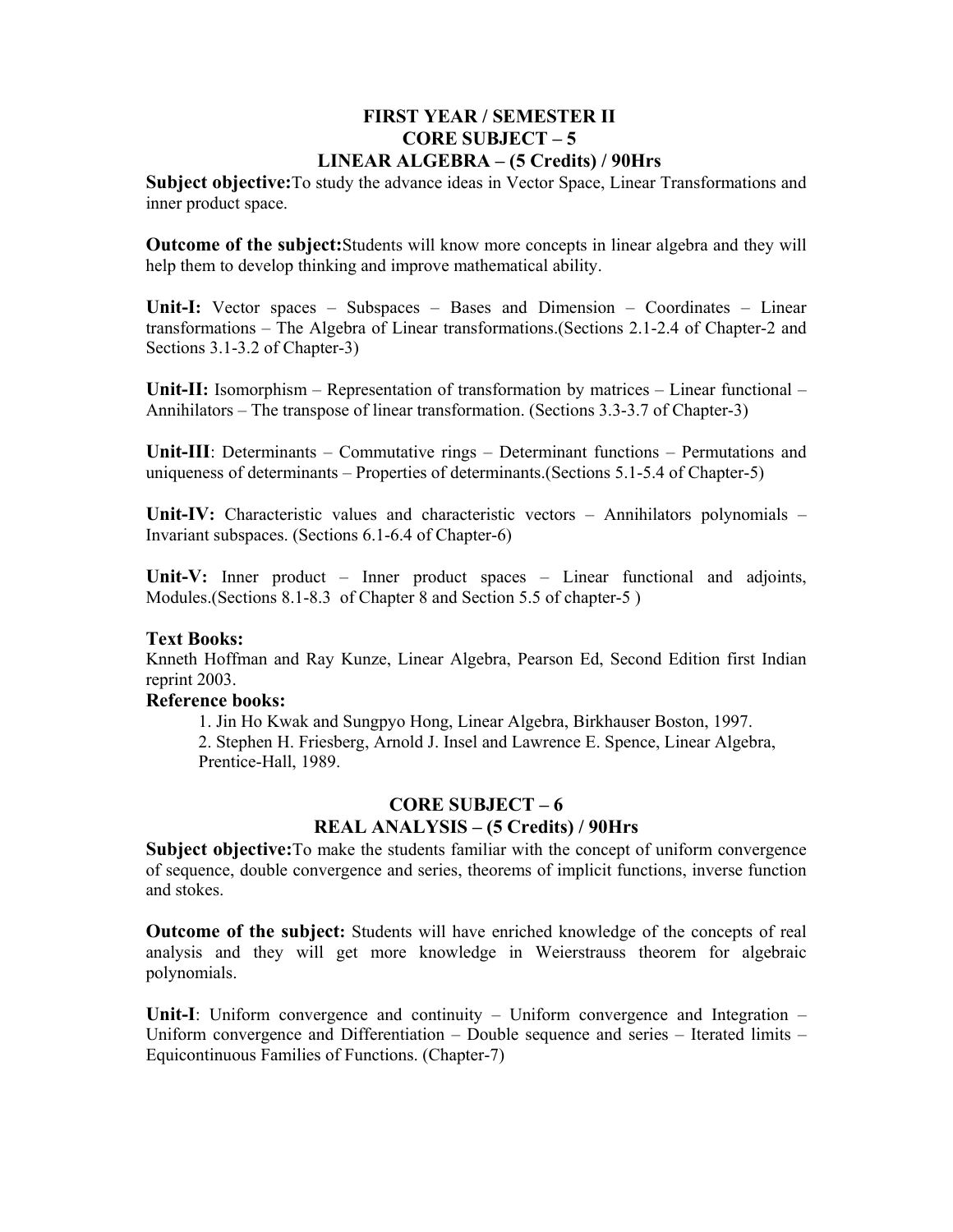**Unit-II:** The Weierstrauss theorem for algebraic polynomials – The stone - Weierstrauss theorem – Power series – The exponential and Logarithmic Functions – the Trigonometric Functions – Fourier series – The Weierstrauss theorem for trigonometric polynomials – The Gamma Functions.(Chapter-8)

**Unit-III:** Functions of several variables – Linear Transformations – Differentiation – The Contraction Principle.(Chapter-9)

**Unit-IV:** The inverse function theorem – The Implicit Function Theorem – The Rank Theorem – Determinants.(Chapter-9)

**Unit-V:** Integrations of Differential forms – Primitive mappings – partition of unity – change of variables – differential forms, Simplexes and chain and Stoke's theorem.(Chapter-10)

#### **Text Book:**

Walter Rudin, Principles of Mathematical Analysis, McGraw Hill International Editions (1976).

#### **Reference Books:**

1. Patrick M. Fitzpatrick Advanced Calculus, Amer. Math. Soc. Pure and Applied Undergraduate Texts, Indian Edition, 2006

2. Apostol, Mathematical Analysis, Narosa Publishing House, Indian edition, 1974

# **CORE SUBJECT - 7 CLASSICAL MECHANICS (5 Credits) / 90Hrs**

Subject objective: To understand the basic concepts of Lagrangian and Hamiltonian approaches to classical mechanics and to study different applications of these concepts in the mechanics.

**Outcome of the subject:** This concept introduces the methods of solving partial differential equation. Students will become familiar with the first order and second order linear partial differential equation. a selection of analytical techniques for solving some partial differential equation that frequently occur in applications and students will understand Bertrand theorem and Kepler problem in mechanics.

**Unit I:** Mechanics of particle, Mechanics of a system of particles, Constraints(Sections 1.1 - 1.3 of Chapter-1)

**Unit II:** D'Alembert's principle and Lagrange's equation, Velocity - dependent potentials and the dissipation function, Hamilton's principle, Some techniques of the Calculus of variations.(Sections 1.4-1.5 of Chapter-1 and Sections 2.1-2.2 of Chapter-2)

**Unit III:** Derivation of Lagrange's equation from Hamilton's principle, Extension of Hamilton's principle to nonholomorphic systems, Advantage of a variational principle, formulation, conservation theorems and symmetry properties.(Sections 2.3-2.6 of Chapter-6)

**Unit IV:**Reduction to the equivalent one-body problem, The equations of motion and first integrals, The equivalent one-dimensional problem and classification of orbits, The viral theorem.(Sections 3.1-3.4 of Chapter-3)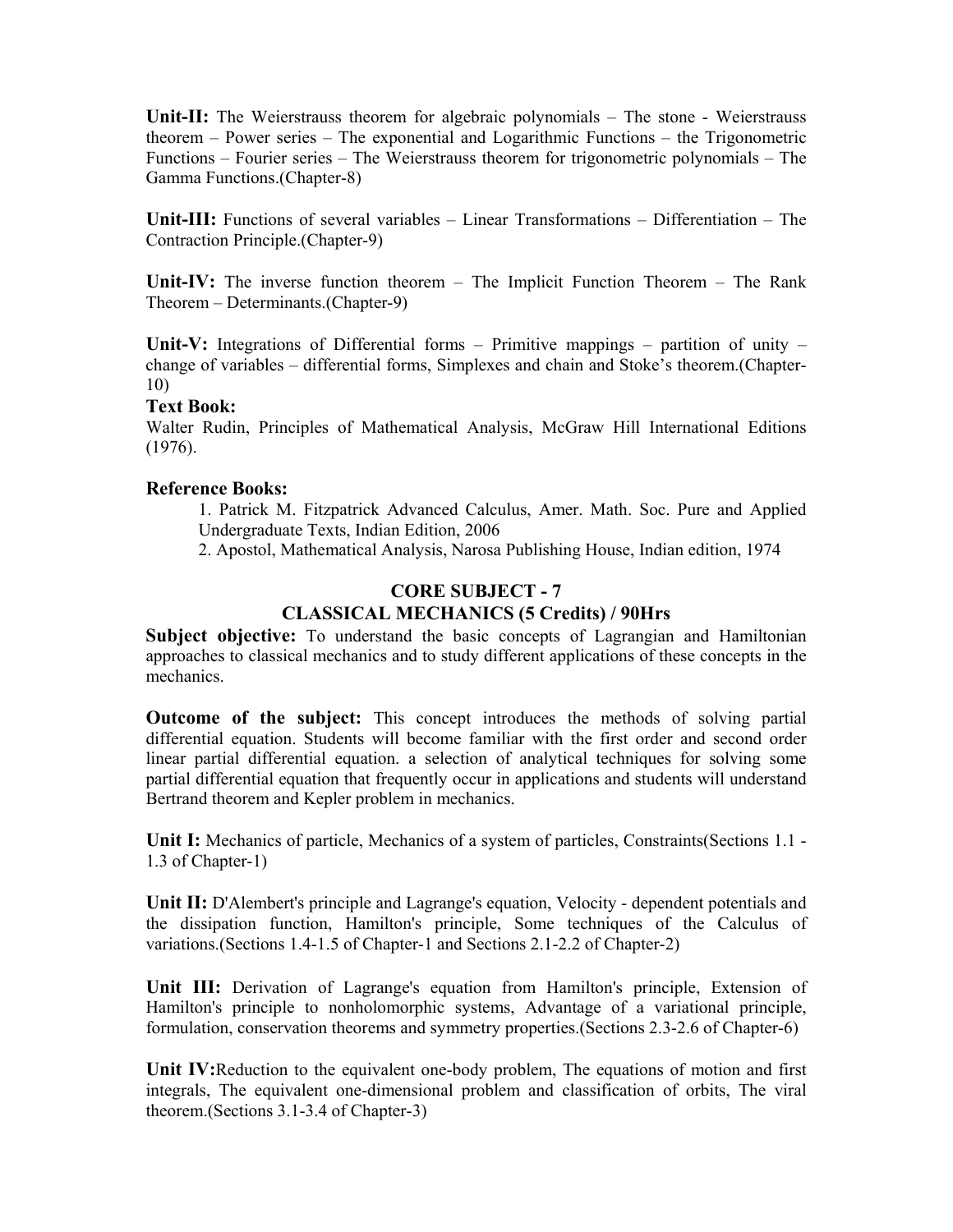Unit V: The differential equation for the orbit and integrable power - law potentials, Conditions for closed orbits (Bertrand's theorem), The Kepler problem: Inverse square law of force, The motion in time in the Kepler problem, The Laplace - Runge - Lenz vector.(Sections 3.5-3.9 of Chapter-3)

### **Text Books:**

H.Goldstein; Classical Mechanics, Second edition, Addison Wesley, New York, 1980.

### **Reference Books:**

1. D.T. Greenwood; Classical Mechanics, Prentice Hall of India Pvt. Ltd.New Delhi, 1979.

2. D. Rutherford; Classical Mechanics, Oliver and Boyd, 1987.

## **CORE SUBJECT - 8**

## **PARTIAL DIFFERENTIAL EQUATIONS - (5 Credits) / 90Hrs**

**Subject objective:**To provide knowledge of PDE and it's various kinds of solving methods.

**Outcome of the subject:** Students will be able to solve partial differential equations which arise in geometry, physics and applied mathematics

**Unit-I:**Formation of PDEs - solution of PDEs of first order - Integral surfaces passing through a given curve - The Cauchy problem - Cauchy method of characteristics to first order nonlinear equations - Compatible systems of first order PDEs - Charpit's method (Sections 0.4-0.11 of Chapter-0)

**Unit-II:** Classification of second order PDEs into canonical forms - Adjoint operators - Riemann's method - CF of homogeneous linear PDEs - Methods for finding PI.(Sections 1.2- 1.7 of Chapter-1)

**Unit-III:** Derivation of Laplace equation - The spherical mean - Maximum-Minimum principle - Separation of variables - Dirichlet problem for a rectangle - Neumann problem for a rectangle - Laplace equation in cylindrical coordinates - Laplace equation in spherical coordinates. (Sections 2.1.1, 2.4-2.7, 2.11-2.12 of Chapter-2)

**Unit-IV:** Derivation of the diffusion equation - The elementary solution - Dirac delta function - Separation of variables - Diffusion equation in cylindrical coordinates - Diffusion equation in spherical coordinates - Maximum-Minimum principle.(Sections 3.1-3.8 of Chapter-3)

**Unit-V:** Derivation of the one-dimensional wave equation - solution of the one-dimensional wave equation in canonical form - D'Alembert's solution - Separation of variables for vibrating string - periodic solution of the wave equation in cylindrical coordinates - periodic solution of the wave equation in spherical polar coordinates.(Sections 4.1-4.5, 4.8-4.9 of Chapter-4)

## **Text Book:**

K. SankaraRao: Introduction to Partial Differential Equations, Third Edition, PHILearning, New Delhi, 2011. **References:**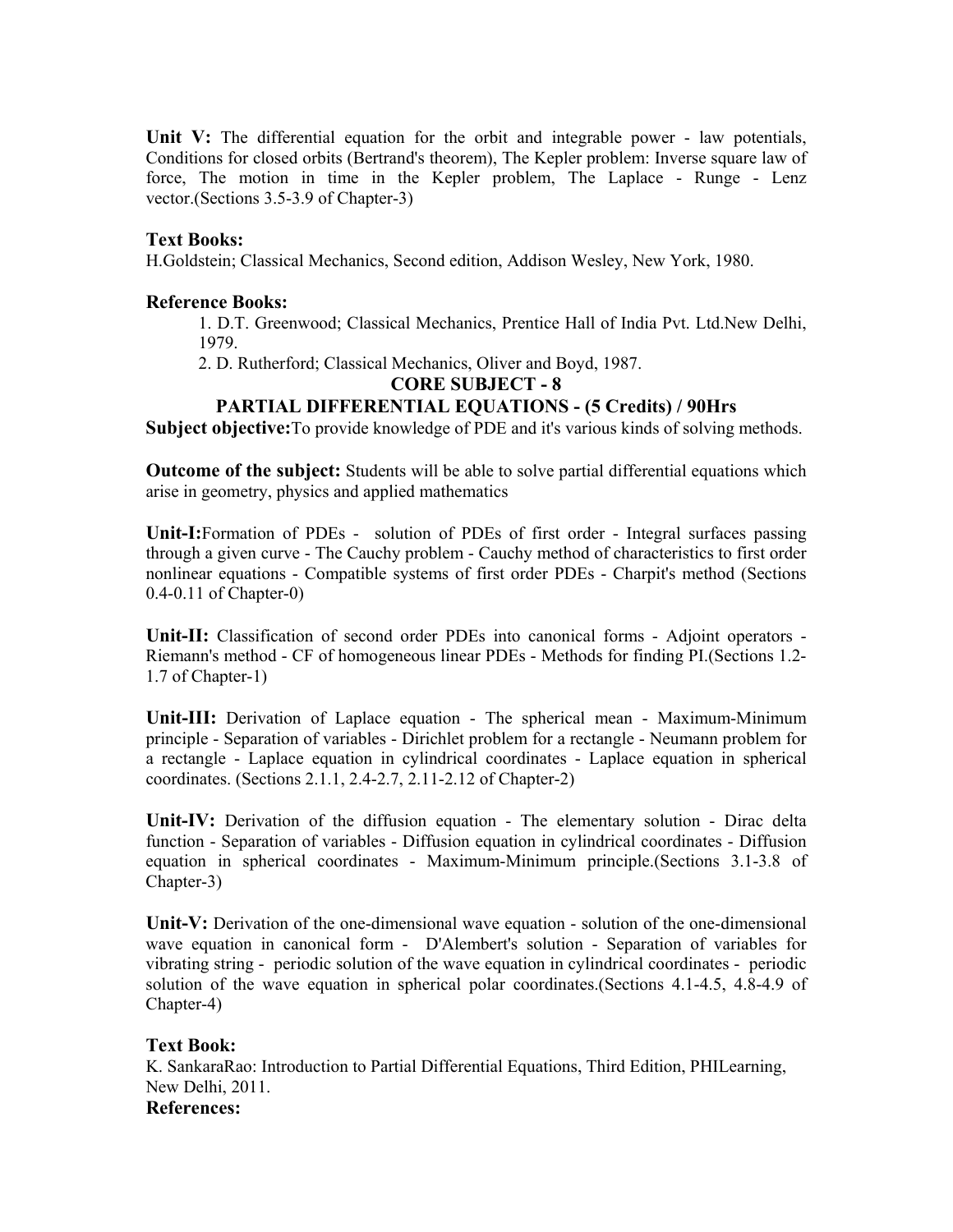1. Ian Sneddon; Elements of Partial Differential Equations, International Student Edition, McGraw-Hill, New Delhi, 1957.

2. W.E.Williams; Partial Differential Equations, Oxford Applied Mathematics and Computing Sciences Series, Claredon Press, Oxford, 1980.

3. K.F.Riley and M.P.Hobson; Essential Mathematical Methods for physical Sciences, Cambridge University Press, Delhi, 2011.

## **SECOND YEAR / SEMESTER III CORE SUBJECT – 9 TOPOLOGY – (5 Credits) / 90Hrs**

**Subject objective:** To study the concepts of Topological spaces and the theorems of Uryshon's and Tychonoff.

**Outcome of the subject:** It will clear the extended concepts of Analysis and the students will be able to enrich their knowledge of Topology and be able to apply for various areas of mathematics.

**Unit I:** Types of Topological Spaces and Examples – Basics for a topology – The order topology – The product Topology on  $X \times Y$  – The subspace topology – Closed sets and limits points – Continuous functions. (Sections 12-18 of Chapter 2)

**Unit II:** The Product Topology – The metric topology – Connected Spaces – Connected subspaces of the real line – Components.(Sections 19-21 of Chapter-2 and sections 23-26 of chapter 3)

**Unit III:** Compact spaces – Compact subspaces of the real line – Limit Point Compactness.(Sections 27-28 of chapter 3)

**Unit IV:**Countability axioms – The separation axioms – Normal spaces – The Uryshon's lemma (Sections 30-33 of chapter-4)

**Unit V:** The Uryshonmetrization Theorem – Tietz Extension Theorem – The Tychonoff theorem.(Sections 34-35 of chapter-4 and sections 37 of chapter-5)

#### **Text Book:**

James R.Munkers; Topology (Second Edition), Prentice – Hall of India, Private Ltd, New Delhi, 2006.

#### **References:**

1. G.F.Simmons; Introduction to Topology and Modern Analysis, Tata McGraw – Hill Edition, New Delhi (2004).

2. S.T.Hu; Introduction to Topology, Tata McGraw – Hill, New Delhi 1979.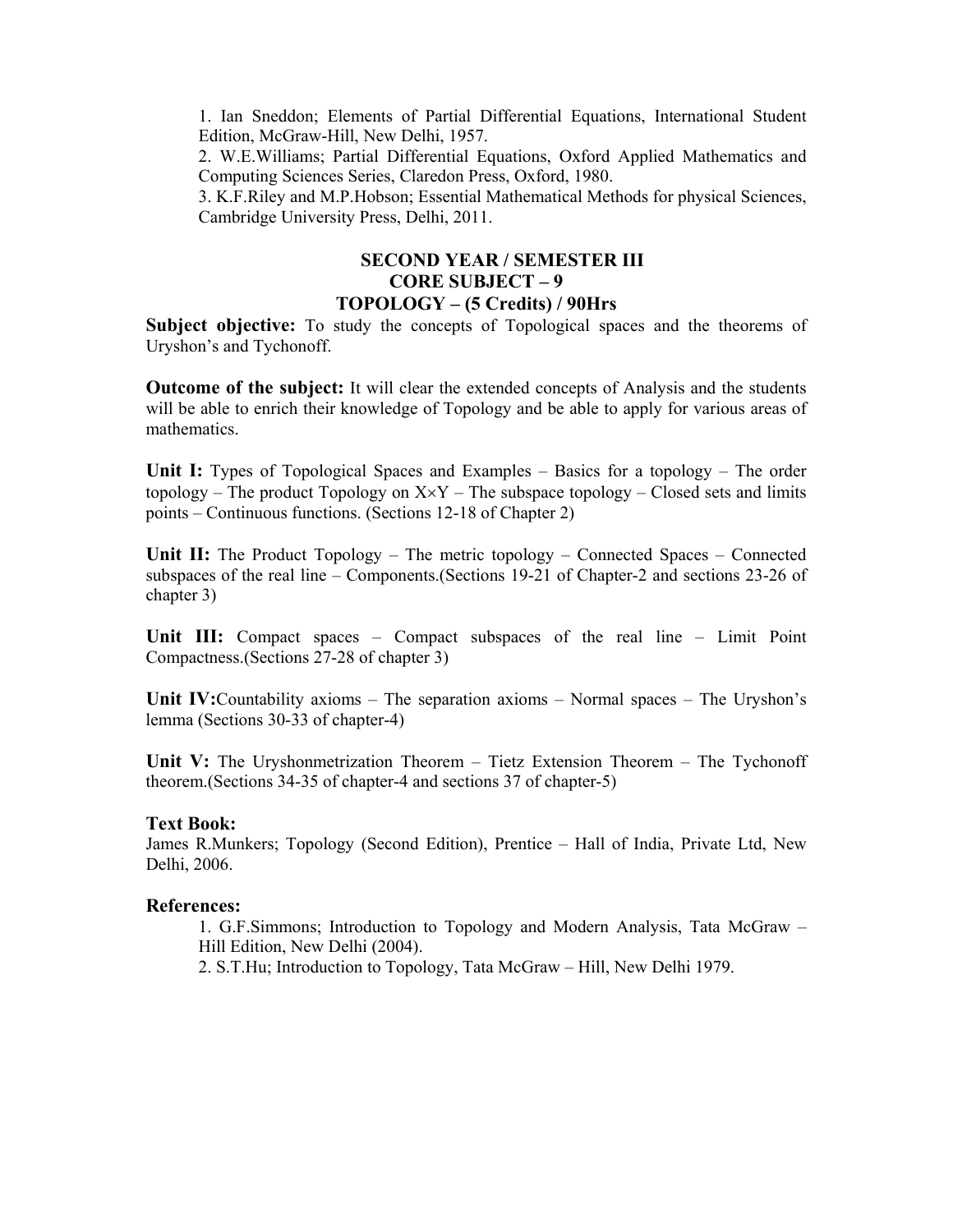# **CORE SUBJECT-10 MEASURE THEORY- (5 Credits)/90Hrs**

**Subject objective:** To give the comprehensive idea about the underlying principles of Lebesgue measure and its property.

**Outcome of the subject:** Students will be enriched with Lebesgue outer measure, signed measure and its different types of decompositions.

**UNIT I :**Lebesgue Outer Measure, Measurable Sets, Regularity, Measurable Functions , Borel and Lebesgue Measurability. (Sections 2.1-2.5 of chapter-2)

**UNIT II:** Integration of Non-negative functions, The General Integral, Integration of Series, Riemann and LebesgueIntegrals .(Sections 3.1-3.4 of chapter-3)

**UNIT III :** Abstract Measure Spaces, Measures and Outer Measures, Extension of a Measure, Uniqueness of Extension, Completion of a Measure . (Sections 5.1-5.4 of chapter-5)

**UNIT IV** : Measure Spaces, Integration with respect to a measure, the L<sup>P</sup> spaces, The inequalities of Holder and Minkowski, Completeness of  $L^P$  (Sections 5.5-5.6 of chapter-5 and sections 6.1, 6.4-6.5 of chapter-6)

**UNIT V :**Signed Measures, Hahn decomposition, The Jordan decomposition ,Measurability in a product space, The product measure and Fubini's theorem (Sections 8.1-8.2 of chapter-8 and sections 10.1-10.2 of chapter-10)

#### **Text book :**

G. de Barra, Measure Theory and Integration, New Age International Publishers, 1981

#### **Reference :**

1. Inder K. Rana, An Introduction to Measure and integration, Narosa, 2007 .

2. H. L. Royden, P. M. Fitzpatrick, Real Analysis – Fourth edition, PHI, 2011.

# **CORE SUBJECT- 11 GRAPH THEORY\_(5 CREDITS) /90Hrs**

**SUBJECT OBJECT:** To study the graph theoretical concepts and algorithms that help to model real life situations.

**OUTCOME OF THE SUBJECT:**students will gather the graph theoretical knowledge and its application through algorithm.

**Unit I:** Graphs and simple graphs, Graph isomorphism- The incidence and adjacency matrices, Sub graphs, Vertex degrees, Paths and connection cycles - The shortest problem, Sperner's lemma. (Sections 1.1-1.9 of chapter-1)

**Unit II:** Trees, cut edges and Bonds, Cut vertices, Cayley's formula -The connector Problem, Connectivity, Blocks, Construction of Reliable Communication Networks. (Sections 2.1-2.5 of chapter-2 and sections 3.1-3.3 of chapter-3)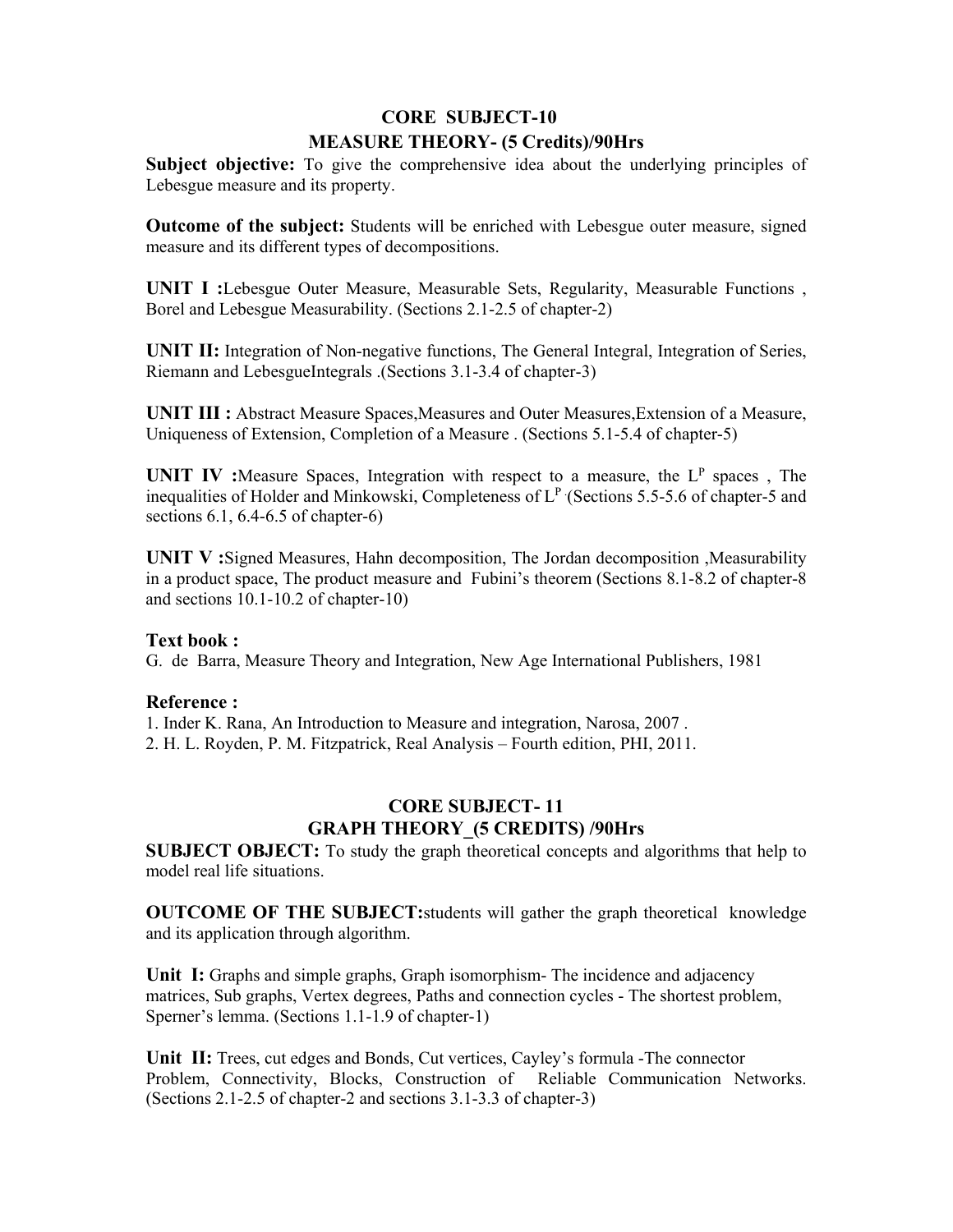**Unit III:** Euler tours, Hamiltonian cycles- The Chinese postman problem, The travelling salesman problem.(Sections 4.1-4.4 of chapter-4)

**Unit IV:**Matchings, Matchings and coverings in Bipartite graphs, Perfect matching- The Personnel assignment problem, The optimal assignment problem**. (**Sections 5.1-5.5 of chapter-5)

Unit V: Chromatic number, Brook's theorem ,Hajo's conjecture, chromatic polynomials, girth and chromatic number, Astorage problem. (Sections  $8.1$ - $8.6$  of chapter-6)

#### **Text Book:**

J.A Bondy and U.S.R Murthy, Graph theory with applications, North Holland, 1976.

#### **References:**

 1. John Clark and D. Allan Holton; Graph theory World Scientific Publishing Co. Pvt.Ltd, 1991.

 2. NarsinghDeo; Graph Theory with Applications to Engineering and Computer Science, Prentice Hall, 1974.

#### **CORE SUBJECT-12 PROBABILITY AND STATISTICS-(5 Credits /90 Hrs)**

**Subject objective :** To develop the skills of the students to understand more concepts in probability and statistics .

**Outcome of the subject :** Students can improve their problem solving skills by using probability and statistics

**Unit I :**Probability Set function – Conditional Probability and Independence - Random variables of Discrete type and continuous type – distribution function - its properties-Expectation of a random variable – moment generating function - Chebeshev 's inequality (Sections 3-10 of chapter-1)

**Unit II:** Two random variables – joint density - marginal probability density – conditional distribution , expectation and variance, Independence of two random variables mutual independence and pairwise independence . (Chapter-2)

**Unit III :**Discrete distribution Bernoulli, Binomial and related distribution Poisson distribution continuous distributions experimental, gamma and chi square normal bivariate normal distributions .(Chapter-3)

**Unit IV :**Sample statistic and parameter concepts Transformation of valuables of discrete and continuous types- methods of distribution function, change of variable (its extension)(Chapter-4)

**Unit V:**Order statistics-distribution of order statistics-distributions of X and S<sup>2</sup>- expectation of function of random variables limiting distributions-convergence in Probability and in distribution-limiting MGF central limit theorem important results on limiting distribution (Chapter-5)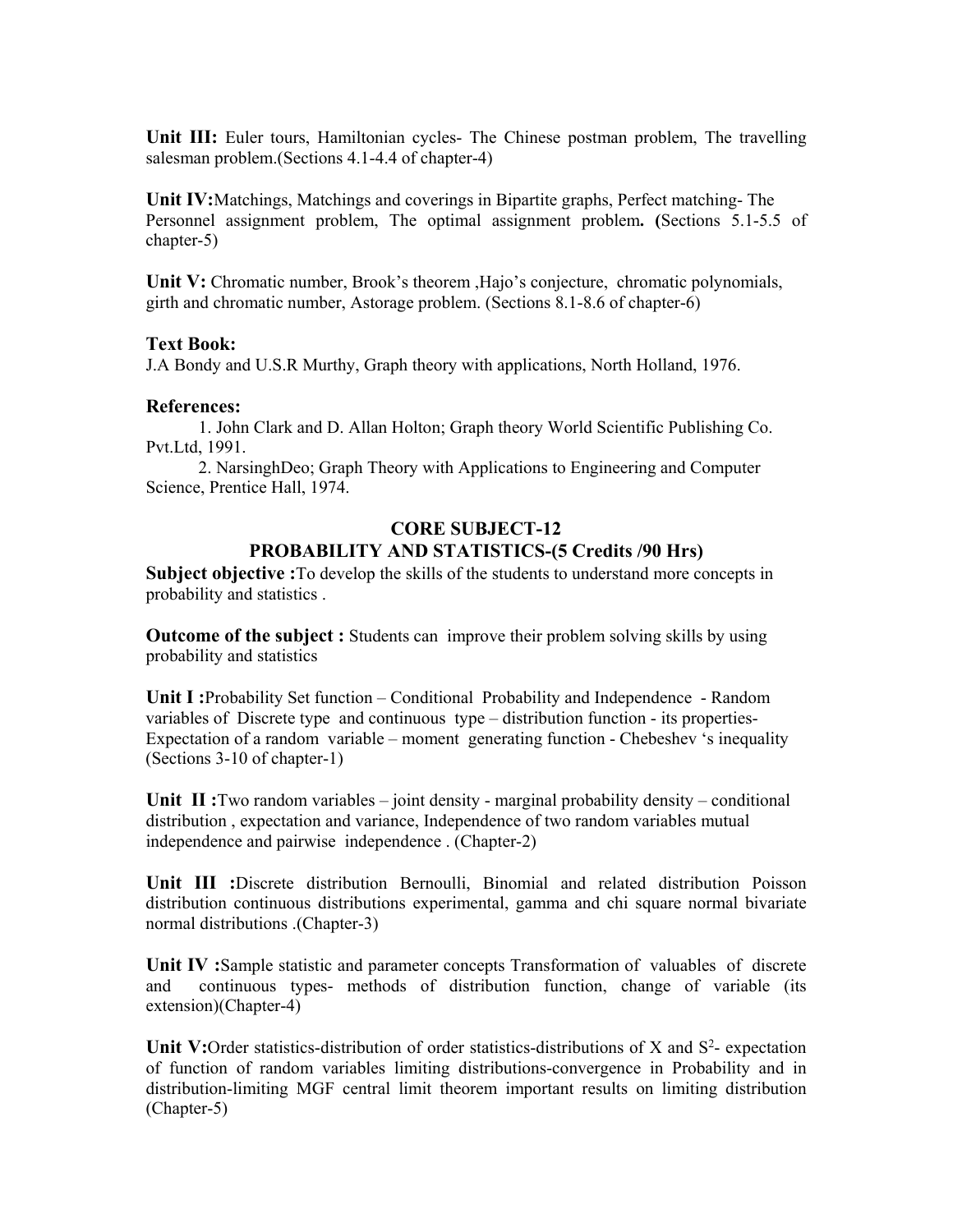#### **Text Book:**

Robert V. Hogg and Allen T. Craig: Introduction to Mathematics Statistics,  $7<sup>th</sup>$  edition, Pearson Education, 2002.

### **References:**

 1. I. Miller and M.Miller; Mathematics Statistics with Applications, Seventh Edition, Pearson Education, 2004.

2.Jun Shao; Mathematics Statistics- Second Edition, Springer-2003.

 3.Vijay K. Rohatgi, A.K. Md. EhsanesSaleh; An introduction to probability and Statistics-Second edition, Wiley,2008.

## **SECOND YEAR/SEMESTER IV CORE SUBJECT-13 FUNCTIONAL ANALYSIS-(5 Credits)/ 90Hrs**

Subject objective: To study about the Banach space and Hilbert space with its properties.

**Outcome of the subject:** Students will obtain more skills analyzing the basic structure of normed spaces and get knowledge in using classes of functions rather than individual functions.

**Unit I:** Normed spaces-continuity of linear maps-Hahn Banach theorems (sections 5-7 of chapter-2)

**Unit II:**Banach spaces-Uniform boundedness principle-closed graph theorem –open mapping theorem.( Sections 8 of chapter-2 and Sections 9-10 of chapter-3)

**Unit III:**Bounded inverse theorem-Spectrum of a bounded operator-duals and transposesduals of  $L^p$  (a,b) and C[a,b]. (Sections 11-12 of chapter-3 and sections 13-14 of chapter-4)

**Unit IV:** Weak and weak convergence- reflexivity-Compact linear maps-Spectrum of compact operator. (Sections 15-16 of chapter -4 and sections 17-18 of chapter-5)

**Unit V:**Inner product spaces-orthogonal sets-Bounded operators and Adjoints **–**normal, unitary and self-adjoint operators. (Sections 21-22 of chapter-6 and sections 25-26 of chapter-7)

## **Text Book:**

B.V.Limaye; Functional Analysis, New age International Limited publishers, New Delhi, (3rd edition)2017.

## **Reference Books:**

1. J.B. Conway;A Course in Functional Analysis, 2nd edition, Springer, Berlin, 1990.

 2. C.Goffman and G. Pedrick; A First course in Functional Analysis, Perentice-Hall 1974.

 3. E.Kreyzig; Introduction to Functional Analysis with Applications, John Wiley & Sons, New York, 1978.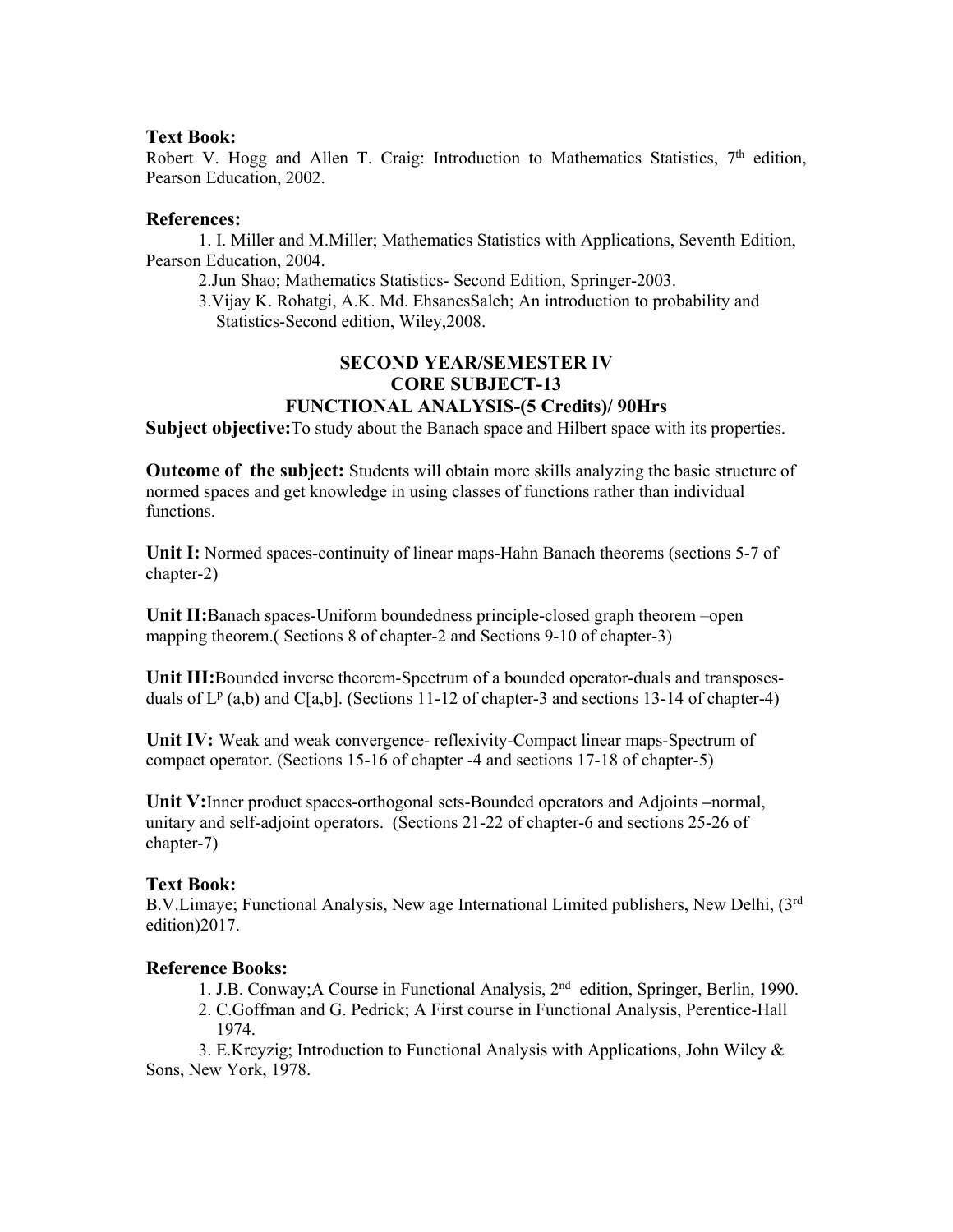## **CORE SUBJECT-14 NUMBER THEORY AND CRYPTOGAPHY -(5 Credits) / 90 Hrs**

**Subject objective:** To provide an introduction to analytic number theory and recent topics of Cryptography with applications.

**Outcome of the subject :**The outgoing students will know more about numbers and enrich their knowledge for doing research in number theory.

**Unit I :**Introduction – Well Ordering – Induction- Binomial Coefficients- Greatest integer functions- Divisibility- Greatest Common Divisor (GCD) – Euclid 's algorithm –GCD via Euclid 's algorithm- Least Common Multiple (LCM)- representation of integers. (Sections 1.1-1.6 of chapter-1 and sections 2.2-2.4 of chapter-2)

**Unit II:**Introduction –primes counting function - prime number theorem- test of primality canonical factorization fundamental theorem of arithmetic Seive of Eratosthenes Determining factorization- fundamental theorem of arithmetic- Seive of Eratosthenesdetermining canonical factorization of a natural number. (Sections 3.1-3.3 of chapter-3)

**Unit III :**Congruence- equivalence relations-linear congruences -linear Diophantine equations-Chinese remainder theorem- polynomial congruences – modular arithmetic-Fermat's theorem –Wilson's theorem- Fermat number. (Sections 4.2-4.7 of chapter-4 )

**Unit IV:**Arithmetic functions**-** tau functions- Dirichlet product – quadratic residues-Legendre symbols- Gauss lemma- Law of reciprocity.(Sections 5.1-5.2 of chapter-5 and sections 7.2-7.3 of chapter-7 )

**Unit V:** Cryptography: Introduction- Some simple crypto systems-Enciphering Matrices-The idea of Public key Cryptography – RSA - Discrete log- Knapsack (Chapter 3 Sections 1- 2, Chapter 4 Sections 1-4, Text book -2)

#### **Text Book:**

1. Neville Robbins; Beginning Number Theory, second Edition, Narosa, 2006.

 2. Neal Koblitz: A Course in Number Theory and Cryptography, Second edition, Springer-Verlag Newyork-1994.

## **Reference Books:**

 1. Tom. M. Apostol; Introduction to analytic Number theory, Narosa Publishing House,1998.

 2. Ivan Nivan, H.S.Zuckerman and H.L.Montgomery; An introduction to the theory of Number, 5<sup>th</sup> Ed paperback- International Edition, 1991.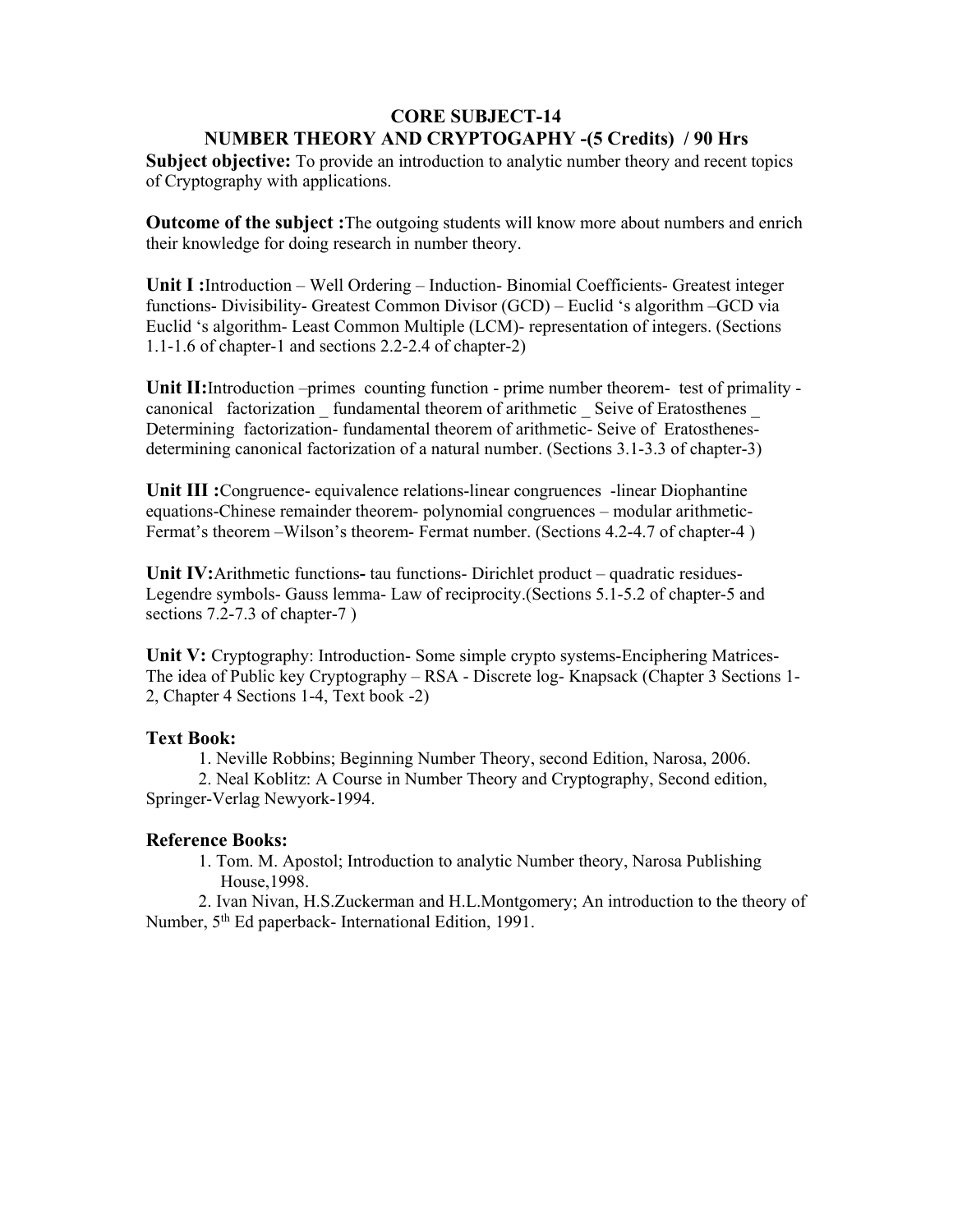# **CORE SUBJECT – 15 COMPLEX ANALYSIS –(5 Credits) / 90 Hrs**

**Subject objective:** To provide the knowledge of Analytic functions, conformal Mapping and related formulas.

**Outcome of the subject:** Students will get more ideas about analytic functions, complex integration and Riemann mapping theorem.

**Unit I :**Analytic functions as mappings – Conformality – Linear Transformation – Elementary Conformal mappings – Line integrals – Rectifiable arcs – Line integrals as functions of arcs - Cauchy's theorem for a rectangle – Cauchy's theorem in a circular disc(Chapter 3 sections 2, 3, 4, Chapter 4 section 1)

**Unit II :** Cauchy's integral formula – Local Properties of Analytic functions – The general form of Cauchy's theorem –The calculus of Residues – Harmonic functions (Chapter 4, Sections 2,3,4,5,6)

**Unit III :**Power series expansions – Weierstrass's theorem – Taylor's series – Laurent's series – Partial fractions and factorization (Chapter 5 Sections 1,2)

**Unit IV :**Entire functions – Normal families – Riemann mapping theorem (Chapter 5, sections 3, 4)

**Unit V:**Conformal mappings of polygons – Functions with mean value properties – Harnack's Principle – Sub harmonic functions – Dirichlet's Problem (Chapter 6, Sections 2,3,4)

## **Text Book:**

Lar**s** V. Ahlfors; Complex Analysis, McGraw Hill International, Third Edition, 1979.

## **References:**

1. Conway J. B.; Functions of one Complex variables, Springer International Student Edition, Second Edition, 2000.

2.Matthias Beck, Gerald Marchesi, Dennis Pixton, Lucas Sabalka, A First course in Complex Analysis, Orthogonal Publishing House, 2015.

3.Jerrold E. Marsden, Michael J. Hoffman, Basic complex analysis, 3rd Edition, W.H.Freeman, New York (1999), 5<sup>th</sup> reprint.

# **CORE SUBJECT – 16 OPERATION RESEARCH-(5 Credits) / 90 Hrs**

**Subject objectives:** To study about the networking models and the game theory with its solving methods.

**Outcome of the subject:**Students will be familiar with linear and non-linear programming concepts.

**Unit I:**Network models**-** Minimal spanningtree algorithm- shortest route algorithmsmaximal flow problems- critical path calculation- tree and total floats.(Chapter-6)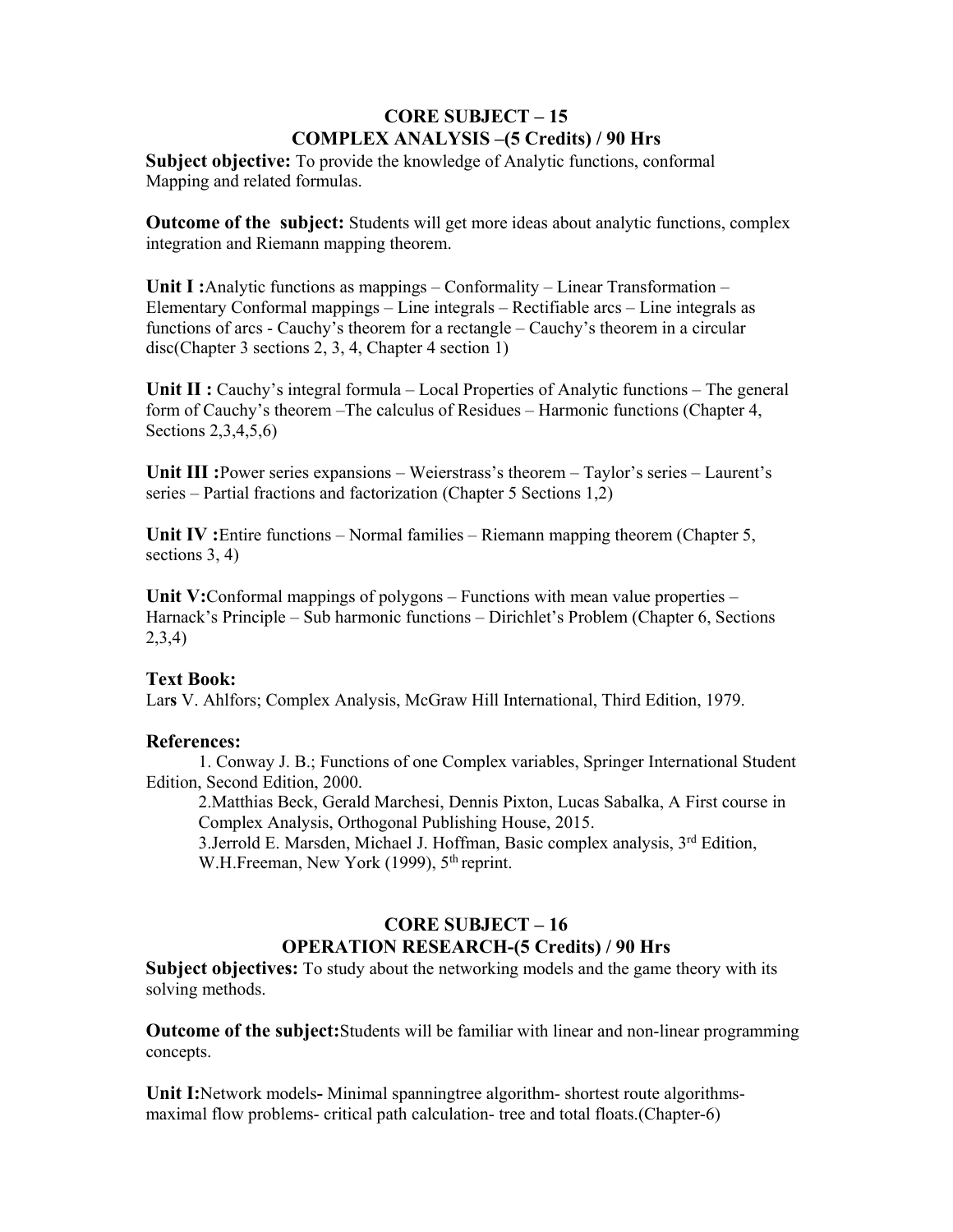**Unit II:**Advanced Linear Programming, simplex method using the restricted basis- banded variables algorithm- revised simplex method.(Chapter-7)

1776

**Unit III:**Game theory- Optimal solution of two-person zero sum games- solution of mixed strategy games- linear programming solution of games.(Chapter-13)

**Unit IV:**classical optimization theory- Jacobian method-Lagrangian method- The Newton Raphson- Kahn Tucker conditions.(Chapter-18 )

**Unit V:**Nonlinear Programming Algorithms- separable programming-quadratic programming- geometric programming. (Chapter-19)

#### **Text Book:**

H.A. Taha, Operations Research 8<sup>th</sup> edition, Prentice Hall, New Delhi, 1998.

### **References:**

 1. F.S.Hiller and G.J. Lieberman; An introduction to operations research, Holden-Day, Inc.SanFransisco, 1973.

 2. L. Cooper and D. Steiberg, Introduction to methods of optimization, W.B. Saunders company, Philedelphia, 1970.

# **Major Elective List I AUTOMATA THEORY (4 Credits) / 90 Hrs**

**Subject objective:** To understand the notion of effective computability by studying Finite Automata, Grammars, Push Down Automata and Languages of PDA

**Outcome of the subject:**Students will be familiar with various applications of mathematics in practical situation.

**Unit I:**Why study Automata theory ? Introduction to formal proof, Additional forms of proof , Inductive proofs, The concepts of Automata theory.

**Unit II:** An informal picture of finite automata, Deterministic finite automata, Nondeterministic finite automata, An application: text search , Finite automata with epsilon transitions.

**Unit III:** Regular expression, Finite automata and regular expression, Application of regular expressions, Algebraic laws of regular expressions.

**Unit IV:** Proving languages are not regular, Closure properties of regular languages, Decision properties of regular languages, Equivalence and Minimization of automata.

**Unit V:**Context-free grammars, Parse trees, Application of context-free grammar, Ambiguity in grammars and languages, Definitions of Push Down Automata, Languages of PDA , Equivalence of PDA's and CFG's, Deterministic PDA.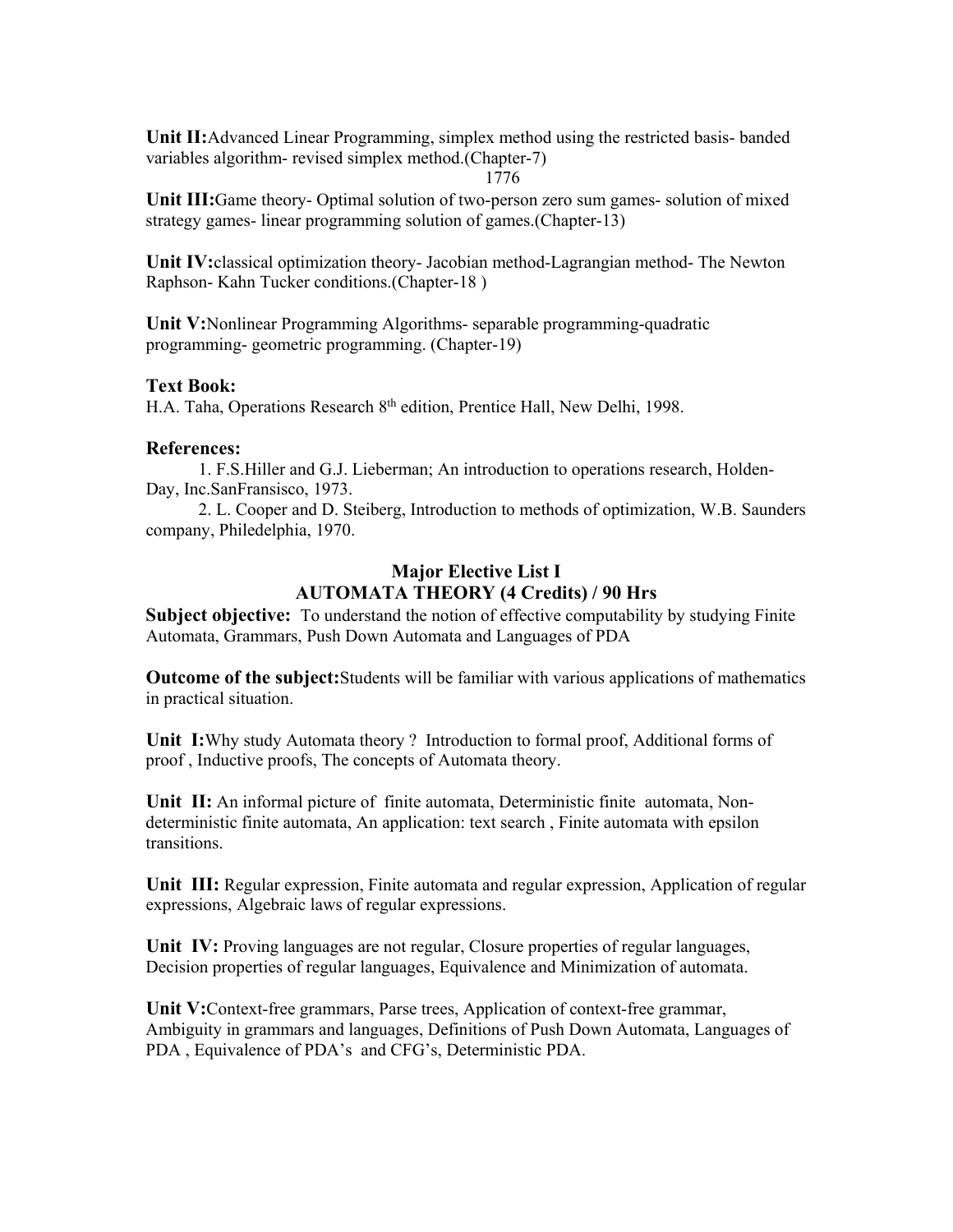## **Text Book:**

J.E.Hopcroft, R.Motwani and J.D. Ullman; Introduction to Automata theory, Cambridge University press, 2007.

## **Reference Book:**

1.P.K. Srimani and S.F.B. Nasir; A text book on Automata theory, Cambridge University press, 2007.

2. J.P. Tremblay and R. Manohar ; Discrete Mathematical Structures with Applications to Computer Science, McGraw Hill Education (India) Pvt Ltd,2017.

# **DISCRETE MATHEMATICS – (4 Credits) / 90 Hrs**

**Subject objective:** To understand the basic foundation about permutation, relations and groups and dominating sets in graph theory.

**Outcome of the subject:** Students will gather the enumerators for permutation aspects in combinatorial theory, graph theoretical knowledge and its applications.

**Unit I:**The rules of sum and product – permutations – combinations – distributions of distinct objects – distributions of non-distinct objects – Stirling's formula.

**Unit II:**Generating functions of combinations – Enumerators for permutations – distributions of distinct objects into non-distinct cells – partitions of integers.

**Unit III:** Linear recurrence relations with constant coefficients – solution by the technique of generating functions – a special class of non-linear difference equations – recurrence relations with two indices.

**Unit IV:**Sets – relations and groups – equivalence classes of functions – weight and inventories of functions – Polya's fundamentals theorem.

Unit V: The principle of inclusion and exclusion - the general formula – de arrangements – permutations with' restrictions on relative positions.

#### **Text Book:**

C.L. Liu, Introduction to Combinatorial Mathematics, McGraw hill, 1968.

#### **References:**

1.RalphP.Grimaldi,Discrete and Combinatorial Mathematics,Pearson Education 2011

 2. S. Lipschutz and M.L. Lipson; Discrete Mathematics, McGraw hill Education (India) Private limited, revised third edition 2016.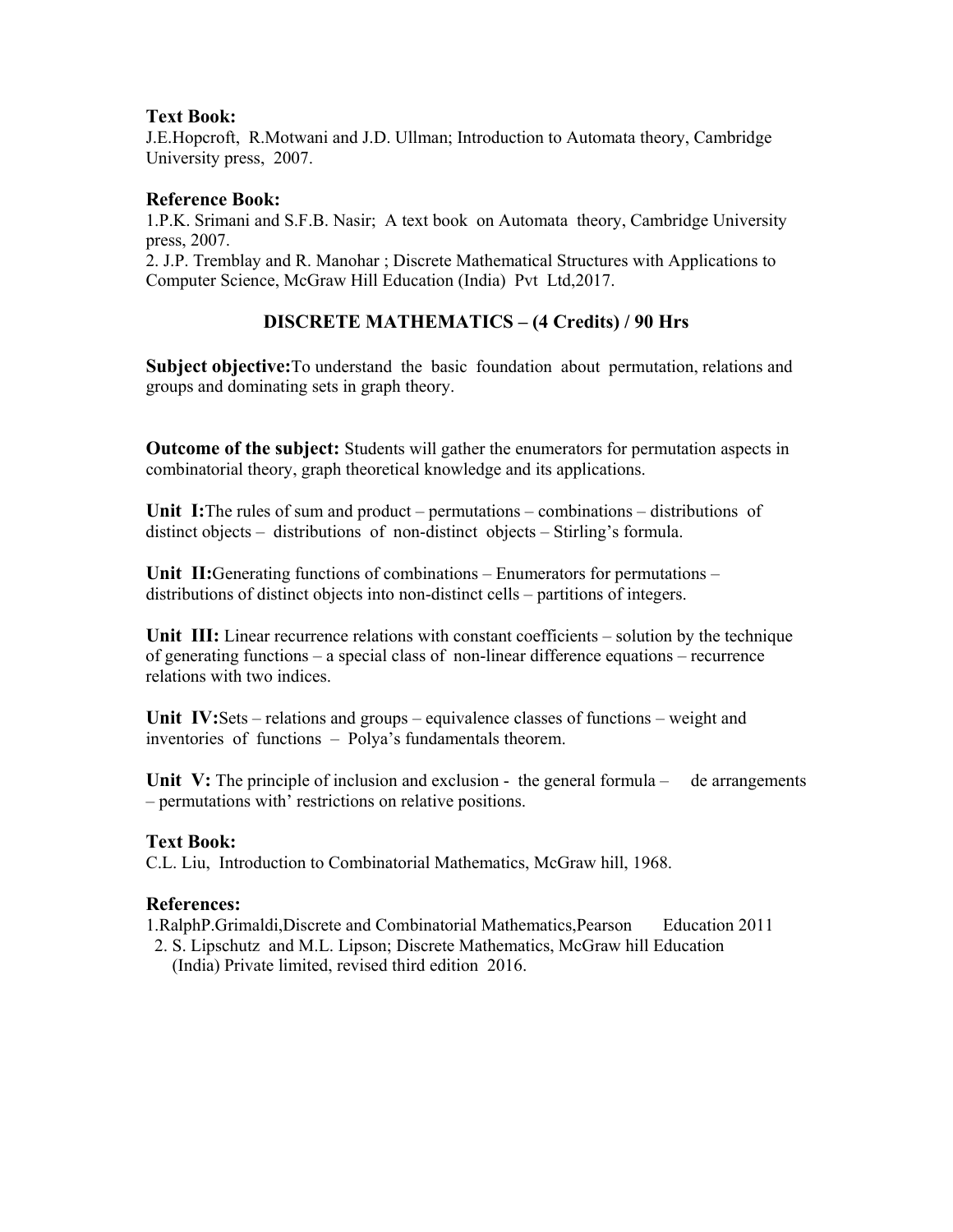## **CALCULUS OF VARIATIONS – (4 Credits) / 90 Hrs**

Subject objective: To Acquire knowledge about Euler educations, functional dependent on higher order derivatives and variational problems in parametric form.

**Outcome of the subject:** Students will get more ideas about moving boundary value problem and their properties.

Unit I: Variations and its properties, Euler's Equations and functional of the form  $\int_{x_0}^{x_1} F(x, y_1, y_2, \dots, y_n, y'_1)$  $\int_{x_0}^{x_1} F(x, y_1, y_2, \dots, y_n, y'_1, y_2, \dots, y_n) dx$ 

**Unit II:** Functional dependent on higher-order derivatives and functions of several independent variables, variational problems in parametric form.

**Unit III:** Elementary problem with moving boundaries,Moving boundary problem for a functional of the form  $\int_{x_0}^{x_1} F(x, y, z, y', z')dx$ , extremals with corners, one-sided variations

Unit IV: Field of extremals, the function  $E(x,y,p,y')$ , transforming the Euler equations to the canonical form.

**Unit V:** Constraints of the forms  $\emptyset$  (x,y<sub>1</sub>,....,y<sub>n</sub>) = 0 and  $\emptyset$ (x,y<sub>1</sub>,...,y<sub>n</sub>,y<sub>1</sub>',...,y<sub>n</sub>') = 0, isoperimetric problems.

#### **Text Book:**

Lev Elsgolts; Differential equations of the calculus of variations, University Press of the Pacific, 2003.

#### **Reference:**

1. Robert Weinstock; Calculus of variations with applications toPhysics and Engineering, Dover Books on Mathematics, 1975.

2. Izrail M. Geifand, S.V. Fomin ; Calculus of variations, Dover Books on Mathematics, 2003

## **Major Elective List II GALOIS THEORY – (4 Credits ) / 90 Hrs**

**Subject objective:**To introduce the idea connected to Galois theory and its application .

**Outcome of the subject:** Students will get more ideas about field theory and extension fields.

**Unit I:**Extension fields and transcendence of e (Text book 1Section 5.1 & 5.2)

**Unit II:**Roots of polynomials, more about roots, solvable roots and Nilpotent roots.(Text book 1, Sections 5.3 & 5.5)

**Unit III:**Separable and inseparable extensions- Cyclotomic polynomials and extensions(Text book 2, Chapter 13, sections 13.5 & 13.6)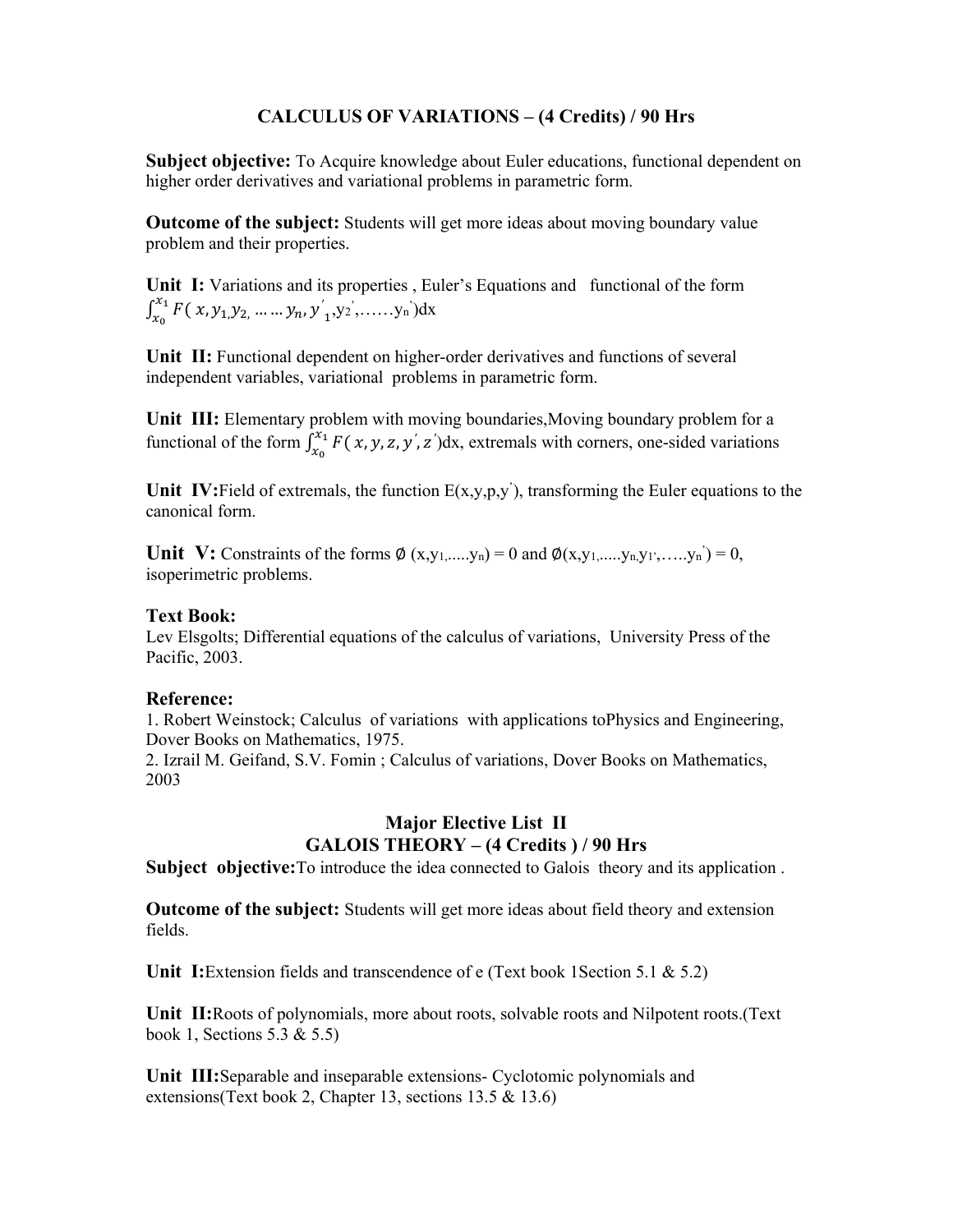**Unit IV:**Galois Theory, (Sections 5.6, 5.7 -Text book 1)

**Unit V:**Galois Fields over the rationals (Section 5.8- Text book 1and Section 14.9 -Text book 2).

### **Text Book:**

 1. I.N.Herstein: Topics in Algebra-second edition, John Wiley & Sons, New York,1999

2.David S Dummit,Richard M Foote; Abstract Algebra - Third edition Wiley,2011

### **References:**

1. John B.Fraleigh; A Fist Course in Abstract Algebra – Seventh edition, Pearson Education; 2014

2. J.J.Gallian; Contemporary Abstract Algebra, Eighth edition, Cengage; 2013

## **INTEGRAL TRANFORMS – (4 Credits) / 90 Hrs**

**Subject objective:** To provide the students an understanding of the basic properties of Laplace and Fourier Transforms.

**Outcome of the subject:**Students will get different technique to solve difficult integral problems using various transformation.

**Unit I:** Calculation of the Laplace transforms of some elementary functions – Rules of manipulation of the Laplace transform – Laplace transforms of derivatives – Periodic functions – The convolution of two functions.

**Unit II:** The diffusion equation in a semi-infinite line – The wave equation in the semiinfinite strip.

**Unit III:** Fourier transforms – Fourier cosine transforms – Fourier sine transforms of derivatives

**Unit IV:** The calculation of the Fourier transforms of some simple functions (Lemma1 and Lemma 2 are excluded ) – The Fourier transforms of rational functions – The Convolution integral – Parseval's theorem for cosine and sine transforms.

**Unit V:** Laplace's equation in a half plane – Laplace's equation in an infinite strip – The linear diffusion equation on a semi-infinite line

#### **Text Book:**

Ian Sneddon; The uses of integral transforms,McGraw Hill, Delhi ,1972

#### **References:**

1. D. Zwillinger; Handbook of Differential Equations, Academic Press, Boston, 1997 (3rd edition)

2. LokenathDebnath and DambaruBhatta; Integral Transforms and their Application, Chapman and Hall/ CRC Chapman and Hall/CRC, Second Edition.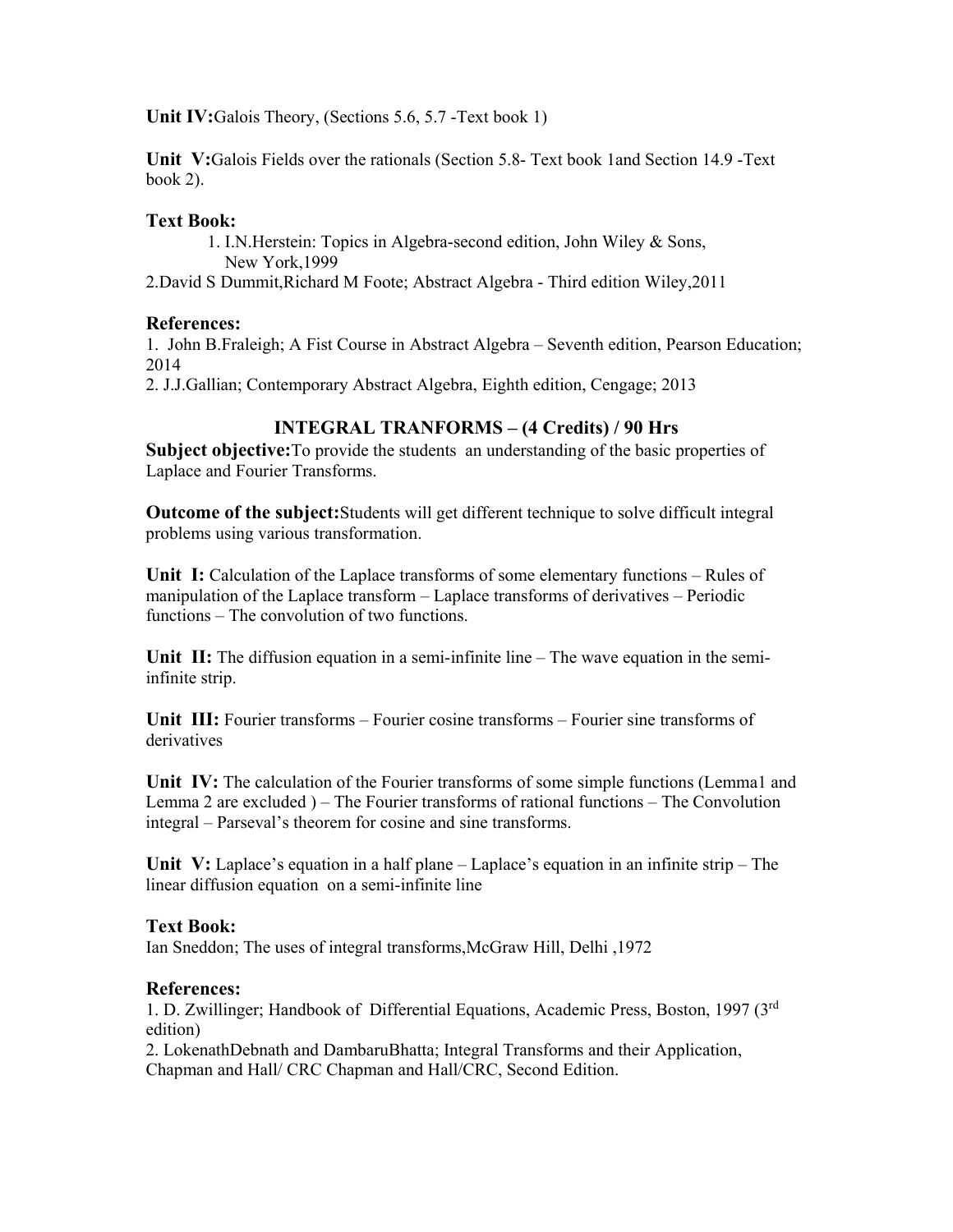## **NUMERICAL METHODS – (4 Credits) / 90 Hrs**

**Subject objective:**To develop the skills of solving algebraic, transcendental, differential and integral equations numerically.

**Outcome of the subject:** The outgoing students will know more about Eigen values and Eigen vectors, Lagrange and Newton Interpolation formula.

**Unit I:** Introduction – Bisection method – iteration methods based on first degree equation – iteration methods based on second degree equation – methods for complex roots – polynomial equations.

**Unit II:** Introduction – Direct methods – Error analysis for direct methods – iteration methods – Eigen values and Eigen vectors – Bounds on Eigen Values. **Unit III:**Introduction – Lagrange and Newton Interpolations – Finite difference operators – Interpolating polynomials using finite differences – Hermite interpolations – piecewise and spline interpolation.

**Unit IV:**Introduction - Numerical Differentiation – Extrapolation methods – partial differentiation – Numerical integration – methods based on interpolation – composite integration methods – Romberg method.

**Unit V:** Introduction – Difference equation – Numerical methods – Single step methods.

#### **Text Book:**

M.K.Jain ,S.R.K.Iyengar and R.K.Jain; Numerical Methods for Scientific and Engineering Computation,New Age International Publishers, Fourth Edition,2013.

## **Reference :**

C.F.Gerald and P.O.Wheatly ; Applied Numerical Analysis, Addison Wesley, Fifth Edition,1998.

# **Non- Major Elective Subject List III**

## **Statistical Methods (5 Credits) / 90 Hrs**

**Subject Objective:**To enable the students to learn statistical techniques and to apply statistical techniques to the data collected, analyze and interpret them.

**Outcome of the subject:** Students will be able to understand important and various concept in applied statistics. They will also be able to assess articulate what type of statistical techniques appropriate for a given data and compose the finding from the methods applied for the data.

**Unit I:** Definition – Importance – Application – Collection of data – Primary and Secondary Data – Sampling design – Types of samples – Statistical errors – Classification of data – Tabulation – Presentation of data – Diagrams  $(15 \text{ hrs})$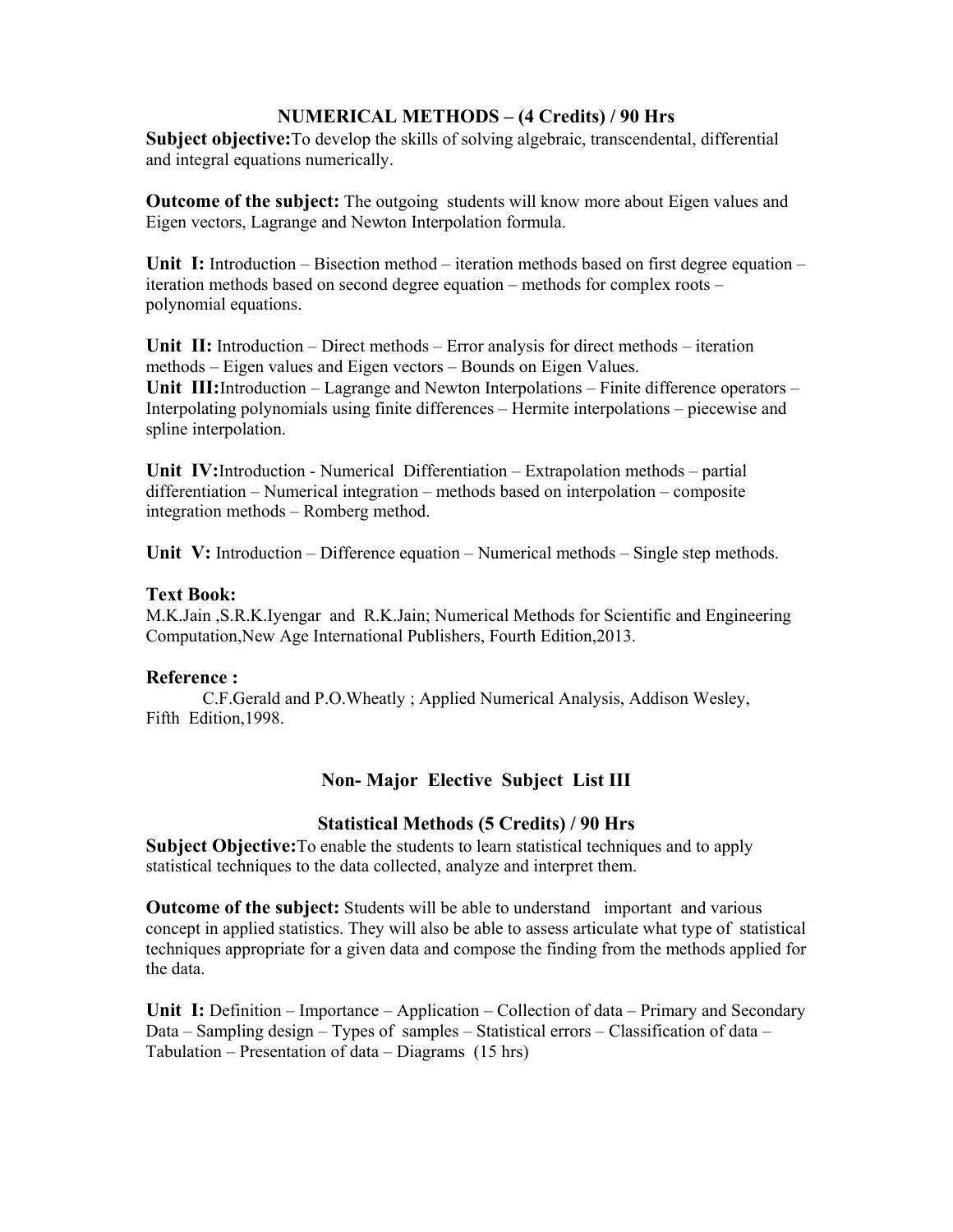**Unit II:** Measures of Central tendency – Mean – Median – Mode – Geometric Mean – Harmonic Mean – Measures of dispersion – Range – Quartile deviation – Mean deviation – Standard deviation.

**Unit III:**Correlation – Meaning – Types – Scatter diagram – Karl Pearson's coefficient of correlation – Rank correlation – Concurrent deviation method - Bi-variate frequency distribution. Regression analysis – Uses – Methods of studying regression – Regression lines.

**Unit IV:**Index numbers – Meaning – Construction of index number – Problems – Methods of construction – Test of consistency – Fixed base – Chain base – Base conversion and shifting – Consumer price index – Formula.

**Unit V:**Time series – Components – Moving average – Methods of least squares – Measurement of seasonal variations – Simple average, Ratio-to-trend method, Ratio-tomoving average method – Link relative method.

#### **Text Book:**

R.S.N. Pillai and Bagavathi; Statistics, Theory and Practice, published by S.Chand and Company New Delhi, 2010.

#### **References:**

1. Dr. S. P. Gupta; Statistical methods, published by S. Chand & sons, New Delhi, 2014.

2. G.C. Beri; Business Statistics, Tata McGraw Hill Edition, 1978.

#### **Quantitative Aptitude (5 Credits) / 90 Hrs**

**Subject Objective:**To enable the students to learn basic mathematical concepts required for quantitative aptitude and to solve a question in a fraction of minute by using short-cut methods.

**Outcome of the Subject:** Students will be able to solve questions asked in quantitative aptitude in a fraction of minute.

**Unit I:** HCF and LCM of numbers.

**Unit II:**Problems on numbers

**Unit III:** Problems on Ages

**Unit IV:**Percentage

**Unit V:** Profit and Loss

#### **Text Book:**

Dr. R.S.Aggarwal Quantitative Aptitude S.Chand& Company Pvt. Ltd, 2015

#### **References:**

- 1. U. Mohan Rao, Quantitative Aptitude Scitech Publication (India) Pvt Ltd, 2016
- 2. Arun Sharma; How to prepare for Quantitative Aptitude for the CAT, McGraw Hill Education, 2014.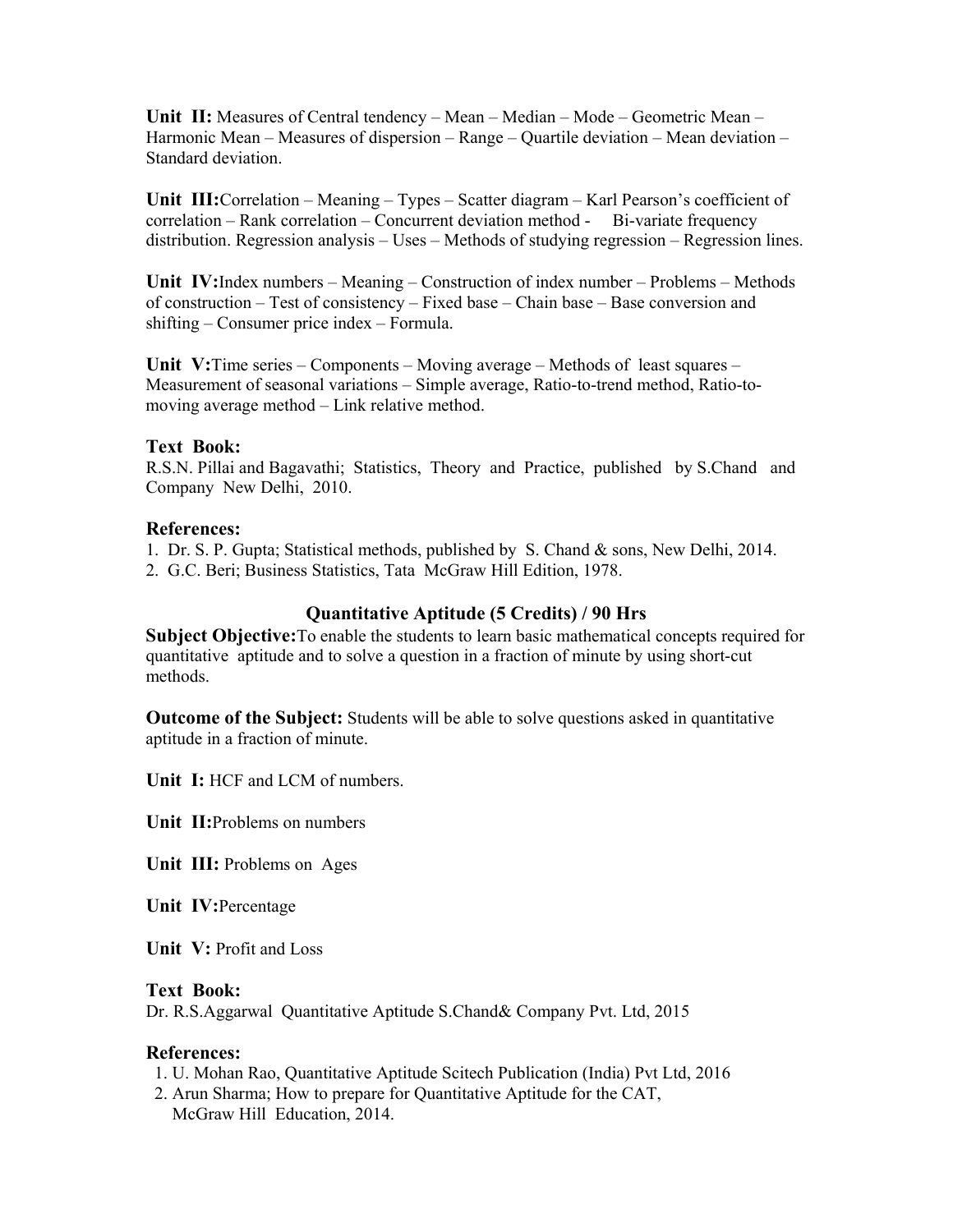## **Competitive Mathematics (5 Credits) / 90 Hrs**

**Subject objective:** To enable the students to learn basic mathematical concepts required for quantitative aptitude and to solve a question easily by using short-cut methods.

**Outcome of the Subject:** Students will be able to solve questions asked in quantitative aptitude in a fraction of minute and their Intelligent Quotient(IQ) of the students will be increased.

**Unit 1:** Time and distance

**Unit 2:** Problems on trains

**Unit 3:** Simple interest and compound interest

**Unit 4:** Area

**Unit 5:**Permutations and combinations

### **Text Book:**

Dr. R. S.Aggarwal Quantitative Aptitude S.Chand& Company Pvt.Ltd, 2015

### **Reference Book:**

- 1. U.MohanRao, Quantitative Aptitude Scitech Publication (India) Pvt Ltd, 2016
- 2. Arun Sharma; How to prepare for Quantitative Aptitude for the CAT, McGraw Hill Education , 2014

# **Major Elective List IV Fluid Dynamics(4 Credits) / 90 Hrs**

**Subject objective:**To develop an appreciation for the properties of Newtonian fluids and to study analytical solution for variety of simplified problems

**Outcome of the Subject:**Students will get the knowledge of basic principles of fluid mechanics and they get the ability to analyze the fluid flow problems with the application of Bernoulli's theorem.

**Unit I:**Real fluids and Ideal fluids – Velocity of a fluid at a point – streamlines pathlines – Velocity potential –VorticityVector – Equation of continuity – acceleration of a fluid.

Unit II: Equation of motion of a fluid: Pressure at a point in a fluid at rest – pressure at a point in a moving fluid – Euler's equations of motion – Bernoulli's Equation, Bernoulli's theorem.

**Unit III:**Some two – dimensional flows: meaning of two – dimensionalflow – stream function - two – dimensional image systems – Milne-Thomson circle theorem - Theorem of Blasius.

**Unit IV:** Elements of Thermodynamics: the equation of state of a substance – the first law of thermodynamics – internal energy of a gas – specific heats of a gas – function of state; Entropy – Maxwell's thermodynamics relation.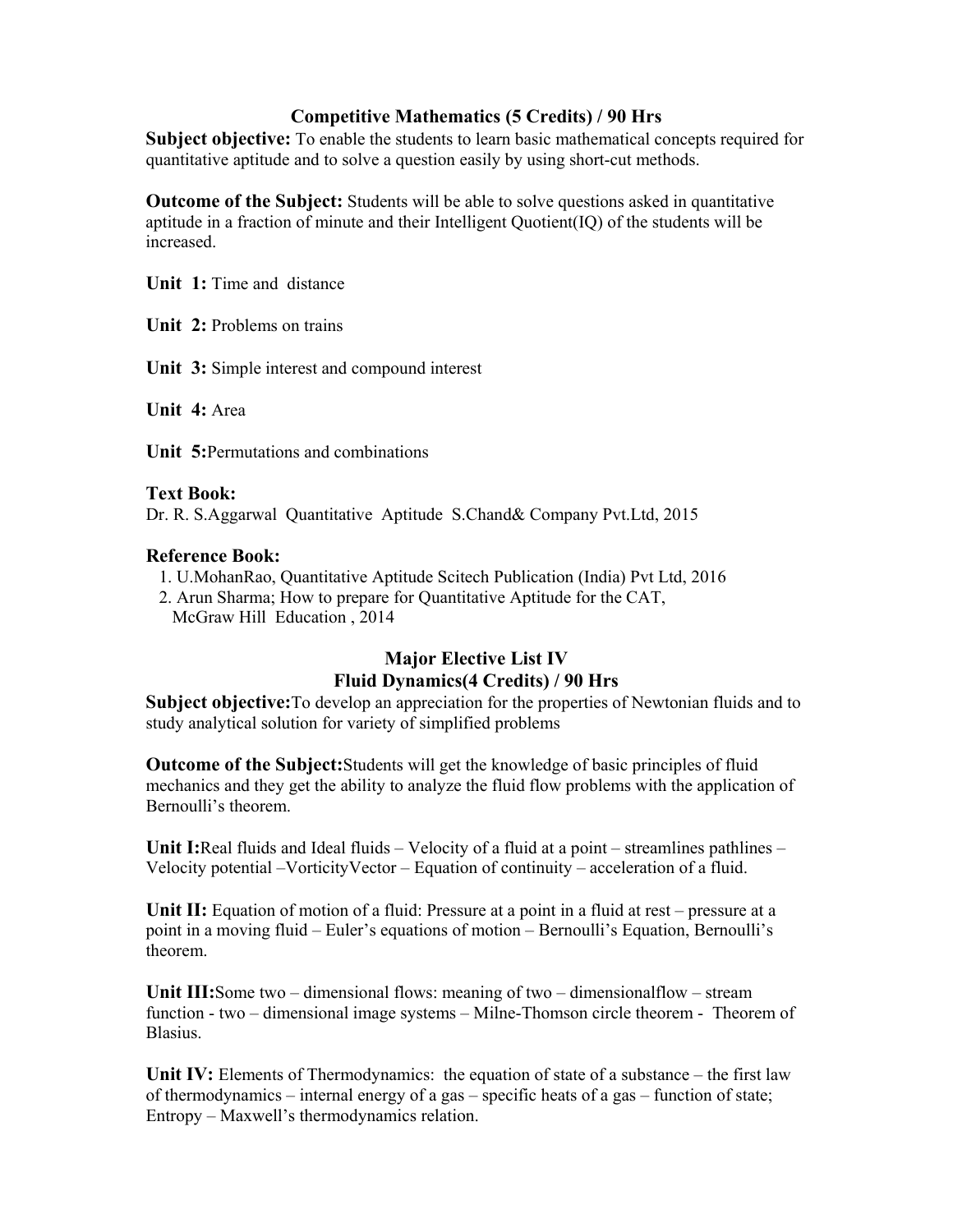**Unit V:**Shoc waves: formation of shock waves – elementary analysis of normal shoc waves – elementary analysis of oblique shock waves – the method of characteristics for two – dimensional, homentropic, irrational flow.

### **Text Book:**

F. Chorlton; Text book of Fluid Dynamics, CBS publishers and Distributors Pvt. Limited, 2004.

### **References**

- 1. M.D. Raisinghania; Fluid Dynamics, published by S. Chand, 2003.
- 2. Michel Rieutord; Fluid Dynamics, Springer International Publishing, 2015.

# **FUZZY SETS AND FUZZY LOGIC APPLICATIONS(4 credits)**

**Subject objective:** To introduce the concept of uncertainty and fuzziness in logic and to Study fuzzy arithmetic, fuzzy relations and construction of fuzzy sets.

**Outcome of the subject:** Students will acquire the knowledge of basic ideas of fuzzy sets and fuzzy logic.

**Unit I: Crisp sets and fuzzy sets:** Overview of classical sets, Membership Function, Height of a fuzzy set – Norma and sub normal fuzzy sets – Support – Level sets, Fuzzy points,  $\alpha$ -cuts – Decomposition Theorems, Extension Principle. (Chapter1 and Chapter-2)

**Unit II: Operation on fuzzy sets:** Standard fuzzy operations – Union, intersection and complement – properties De. Morgan's laws -  $\alpha$  - Cuts of fuzzy operations. (Chapter-3)

**Unit III: Fuzzy relations:** Cartesian product, Crisp relations – cardinality – operations and properties of Crisp and Fuzzy relations. Image and inverse image of fuzzy sets – Various definitions of fuzzy operations – Generalizations – Non interacting fuzzy sets, Tolerance and equivalence relations. (Chapter-5)

**Unit IV: Decision making in fuzzy environments:** General Discussion – Individual Decision making – multi person decision making – multi criteria decision making – multi stage decision making – fuzzy ranking methods - fuzzy linear programming . (chapter-15)

**Unit V: Applications:**Medicine – Economics – Fuzzy Systems and Genetic Algorithms – Fuzzy Regression – Interpersonal Communication – Other Applications.(Chapter-17)

#### **Text Book:**

George J. Klir and Bo Yuan, Fuzzy sets and Fuzzy Logic Theory and Applications, PHI LeaningPriate Limited, New delhi, 2015.

#### **Reference books:**

- 1. A.K. Bhargava; Fuzzy Set Theory, Fuzzy Logic and their Applications, published by S. Chand Pvt.
- 2. S. Rajasekaran& Y.A. VijayalakshmiPai, Neural Networks, Fuzzy logic and Genetic Algorithms, Prentice Hall of India.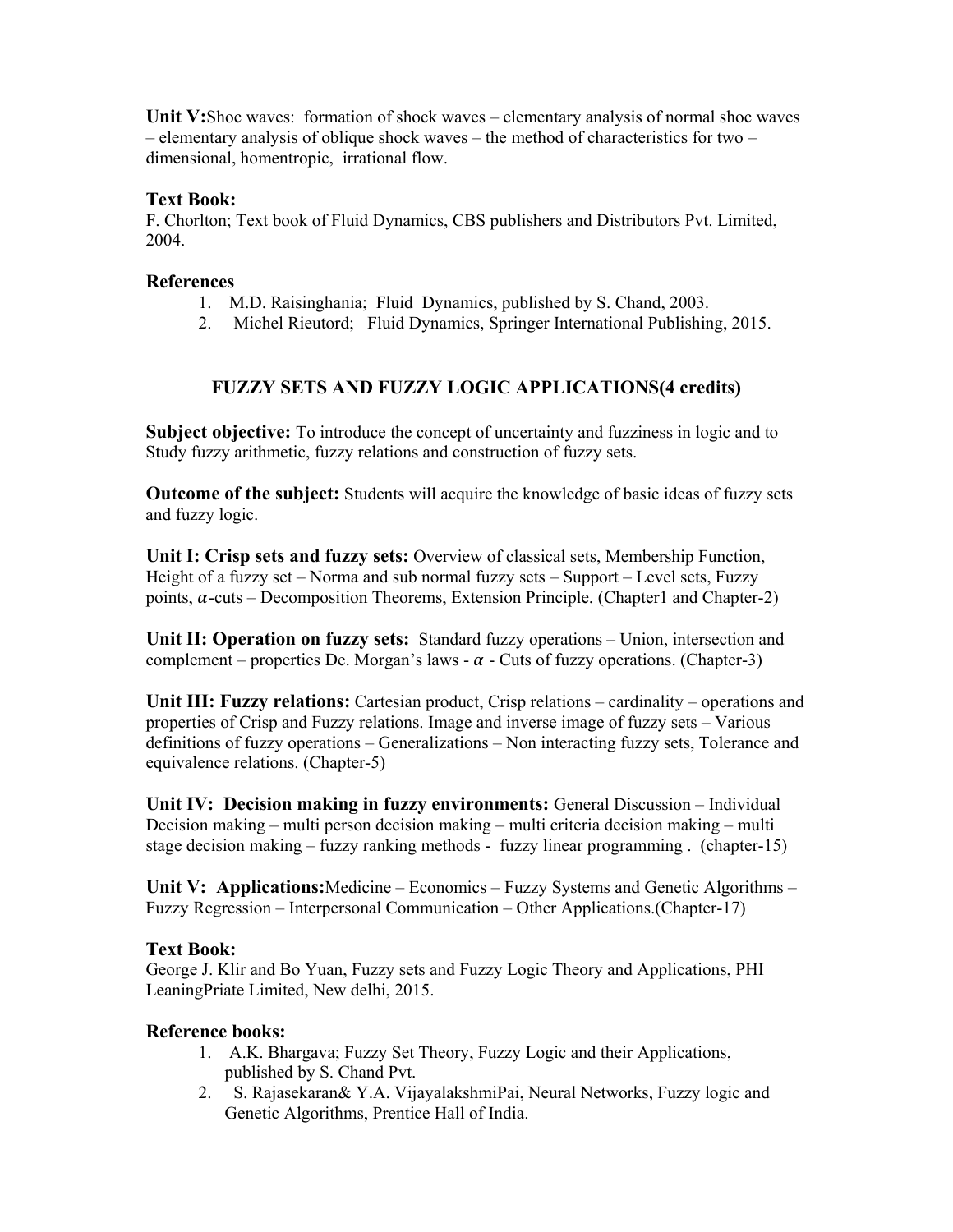# **FINANCIAL MATHEMATICS – (4 credits)**

Subject objective: To impart the knowledge of active and practical use of mathematics which includes stochasticalintegrals, binomial model, Black-Scholes models and the mutidimensional Black Scholes models.

**Outcome of the subjects**: Students will get more examples of asset pricing both from complete and incomplete models.

**Unit I:** Brownian motion, stochastic integrals, Ito process, Ito formula, Girsanov transformation and martingale representation theorem.

**Unit II:** Financial markets, derivatives, Binomial model, pricing European and American Contingent claim.

**Unit III:**Definition of the finite market model, first and second fundamental theorems of asset pricing, pricing European contingent claims, incomplete markets, separating hyper plane theorem

**Unit IV:** Black-Scholes model, equivalent martingale measure, European contingent claims, European contingent claims, pricing European contingent claims, Europeans call options – Black-Scholes formula, American contingent claims and American call and put options.

**Unit V:** Multi-dimensional Black- Scholes model, first and second fundamental theorem of asset pricing, from of equivalent local martingale measures, pricing European contingent claims and incomplete markets.

## **Text Book:**

R.J. Williams, Introduction to the mathematics of Finance, American Mathematical society, 2006.

## **References:**

- 1. Stephen Garrett, An Introduction to the mathematics of Finance: A Deterministic Approach, Butterworth-Heinemann Ltd; 2<sup>nd</sup> Revised edition, 2013.
- 2. S.M. Ross, An Elementary Introduction to Mathematical Finance, Cambridge University Press;  $3^{rd}$  edition, 2011.
- 3. MarekCapinski, Tomasz Zastawniak, Mathematics for Finance: An Introduction to Financial Engineering Springer;  $2^{nd}$  edition 2011.s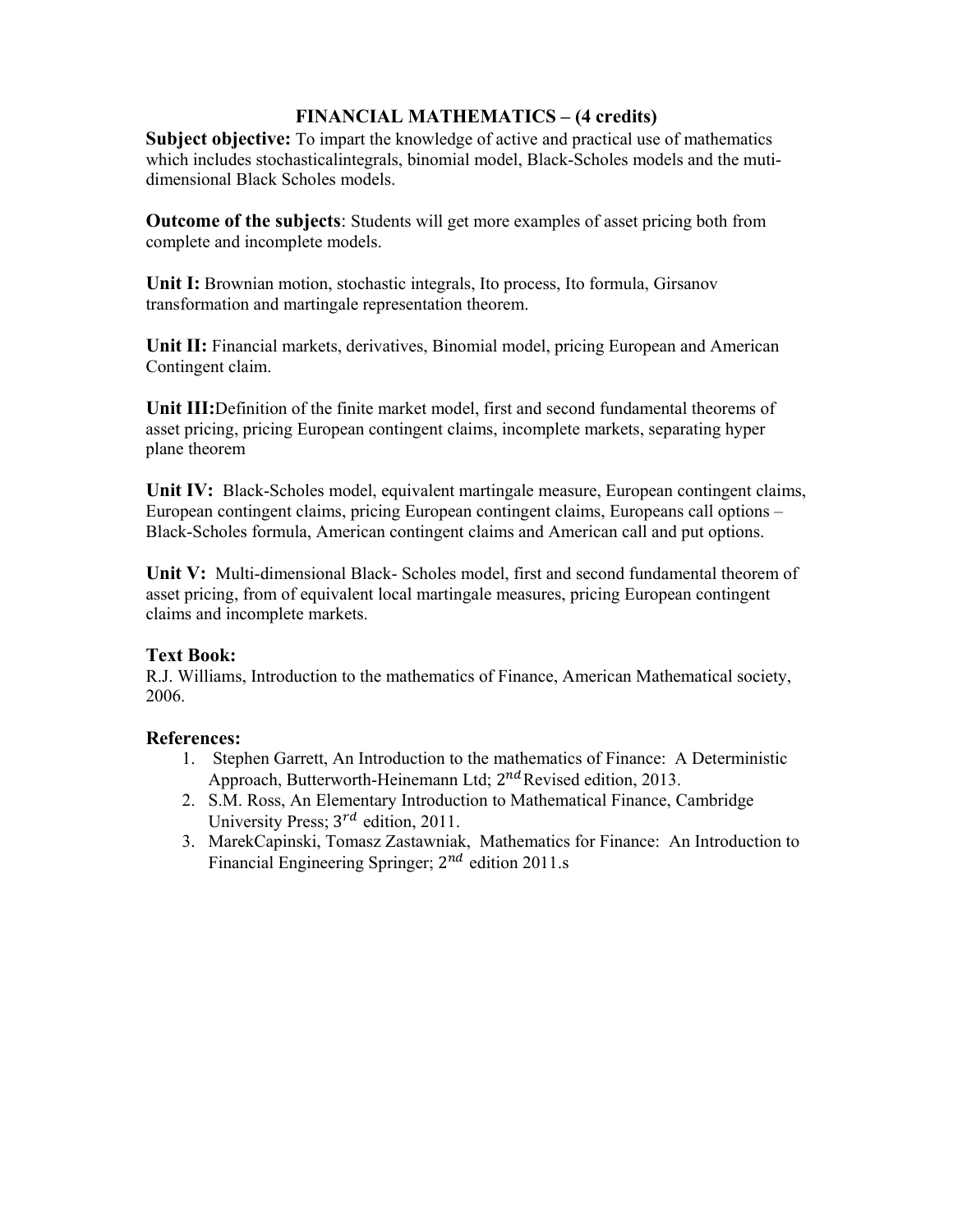## **MODEL QUESTION PAPER M.Sc. Mathematics TOPOLOGY Time: 3 hours MaximumMark:75 SECTION - A**

## **Answer all Questions**

- 1. Name the topology generated by  $B = \{x : a < x < b\}.$ 
	- (A) Usual topology
	- (B) Upper limit topology
	- (C) Lower limit topology
	- (D) Digital topology
- 2. Which of the following subset is connected ?
	- (A)  $A = \{(x, y): |x^2 y^2| \ge 4\} \text{ of } R^2$
	- (B)  $A = (a, d, e)$  subset of a topological space  $(X, \tau)$
	- (C) Real line R With Usual topology
	- (D)  $A = \{x \in R : |x| > 2\}$  as a subset of the real line with usual topology.
- 3. If A is open set and B is closed set
	- (A) A-B is open set
	- (B) A-B is closed set
	- (C) B-A is open set
	- (D) B-A is not closed set

4. If Y is a subset of a topological space  $(X, \tau)$ , the collection  $\tau_y = \{Y \cap U / U \in \tau\}$  is called the

- (A) Subspace topology (C) order topology
- (B) Product topology (D) discrete topology
- 5. The lower limit topology T' on real line R is
	- (A) Strictly finer than standard topology
	- (B) Inferior than the standard topology
	- (C) Finer than the standard topology
	- (D) Same as standard topology
- 6. If X is a topological space and  $f, g: X \to R$  are continuous functions. Then,
	- (A)  $f + g$  is continuous
	- (B)  $f g$  is continuous
	- (C)  $f$ .  $g$  continuous
	- (D)  $\frac{f}{g}$  is continuous provided  $g(x) \neq 0, \forall x$ .
- 7. If Y is a subspace of X, A is closed in Y and Y is closed in X then,
	- (A) A is semi-closed in X
	- (B) A is not closed in X
	- (C) A is not open in X
	- (D) None of the above
- 8. Let  $X = \{1,2,3,4,5\}, \tau = \{\emptyset, X, \{2\}, \{3,4\}, \{1,3,4\}, \{2,3,4\}, \{1,2,3,4\}\}\$ then Fr $\{3\}$  is
	- (A)  ${2,3,4,5}$  (C)  ${1,3,4,5}$
	- (B)  $\{1,2,3,4\}$  (D)  $\{1,2,4,5\}$
- 9. Let A subset of a topological space X and A' be set of all limits. The closure of A
	- (A)  $\bar{A} = A \cup A'$  (C)  $\bar{A} = A A'$
	- (B)  $\bar{A} = A \cap A'(\bar{D}) \bar{A} = A'$